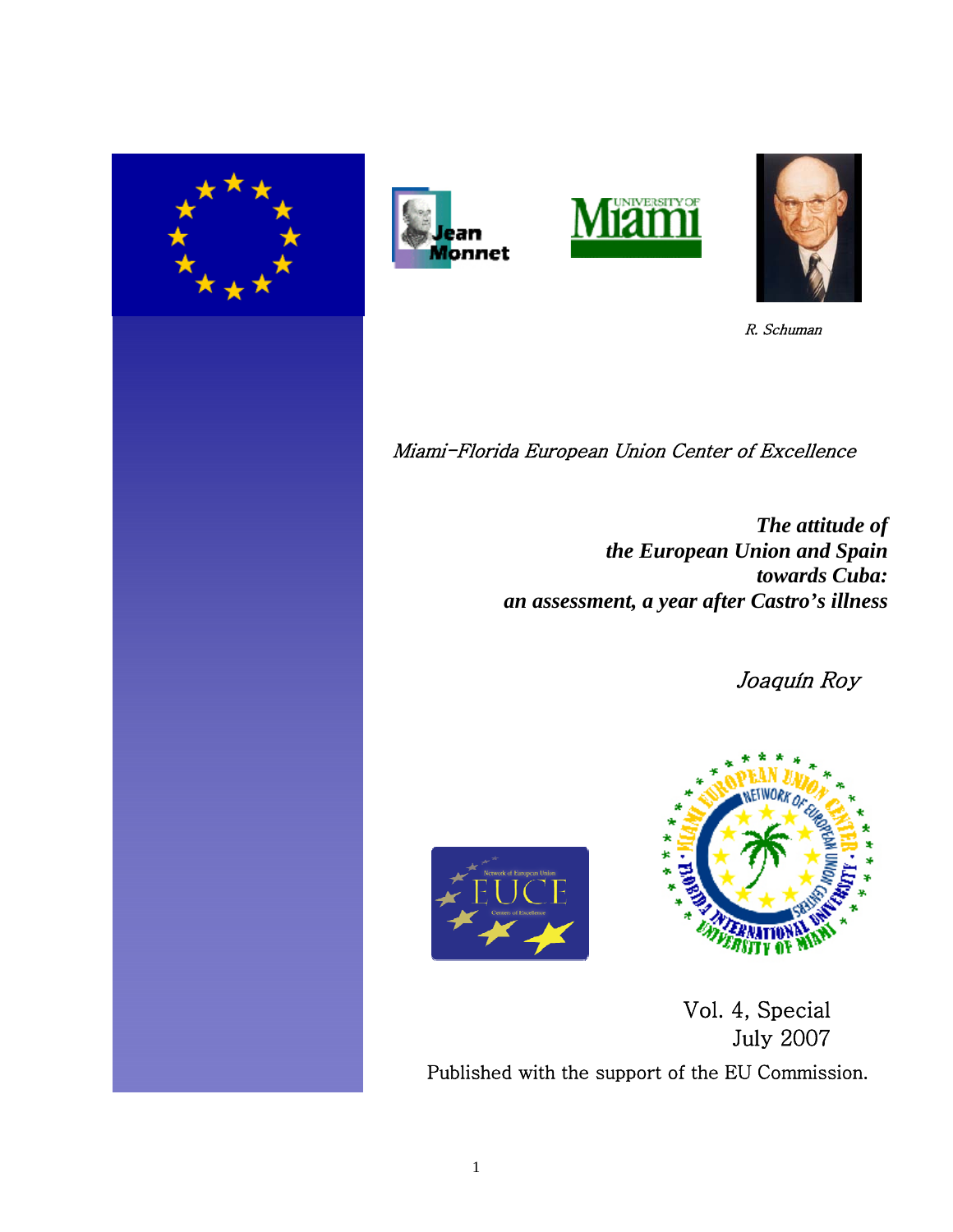*European Union Miami Analysis* **- Special Series,** is a service of analytical essays on current, trend setting issues and developing news about the European Union.

These papers are produced by the Jean Monnet Chair, in cooperation with the Miami-Florida European Union Center of Excellence (a partnership of the University of Miami and Florida International University) as an outreach service for the academic, business and diplomatic communities.

Among the topics to be included in the series, the following are suggested:

- $\triangleright$  The collapse of the Constitution and its rescue
- $\triangleright$  Turkey: prospects of membership
- $\triangleright$  Immigration crisis and cultural challenges
- $\triangleright$  Security threats and responses
- $\triangleright$  The EU and Latin America
- $\triangleright$  The EU as a model and reference in the world
- $\triangleright$  The Common Agricultural Policy and other public subsidies
- $\triangleright$  The euro and the dollar
- $\triangleright$  EU image in the United States

These topics form part of the pressing agenda of the EU and represent the multifaceted and complex nature of the European integration process. These papers also seek to highlight the internal and external dynamics which influence the workings of the EU and its relationship with the rest the world.

Miami - Florida European Union Center **Jean Monnet Chair Staff:** University of Miami Joaquín Roy (Director) 1000 Memorial Drive 101 Ferré Building Astrid Boening (Assistant Editor) Phone: 305-284-3266 María Lorca (Research Assistant) Fax: (305) 284 4406 Web: www.miami.edu/eucenter Nicol Rae (Co-Director), FIU

Coral Gables, FL 33124-2231 Eloisa Vladescu (Research Assistant)

# E-Mail: jroy@miami.edu **Miami-Florida European Union Center**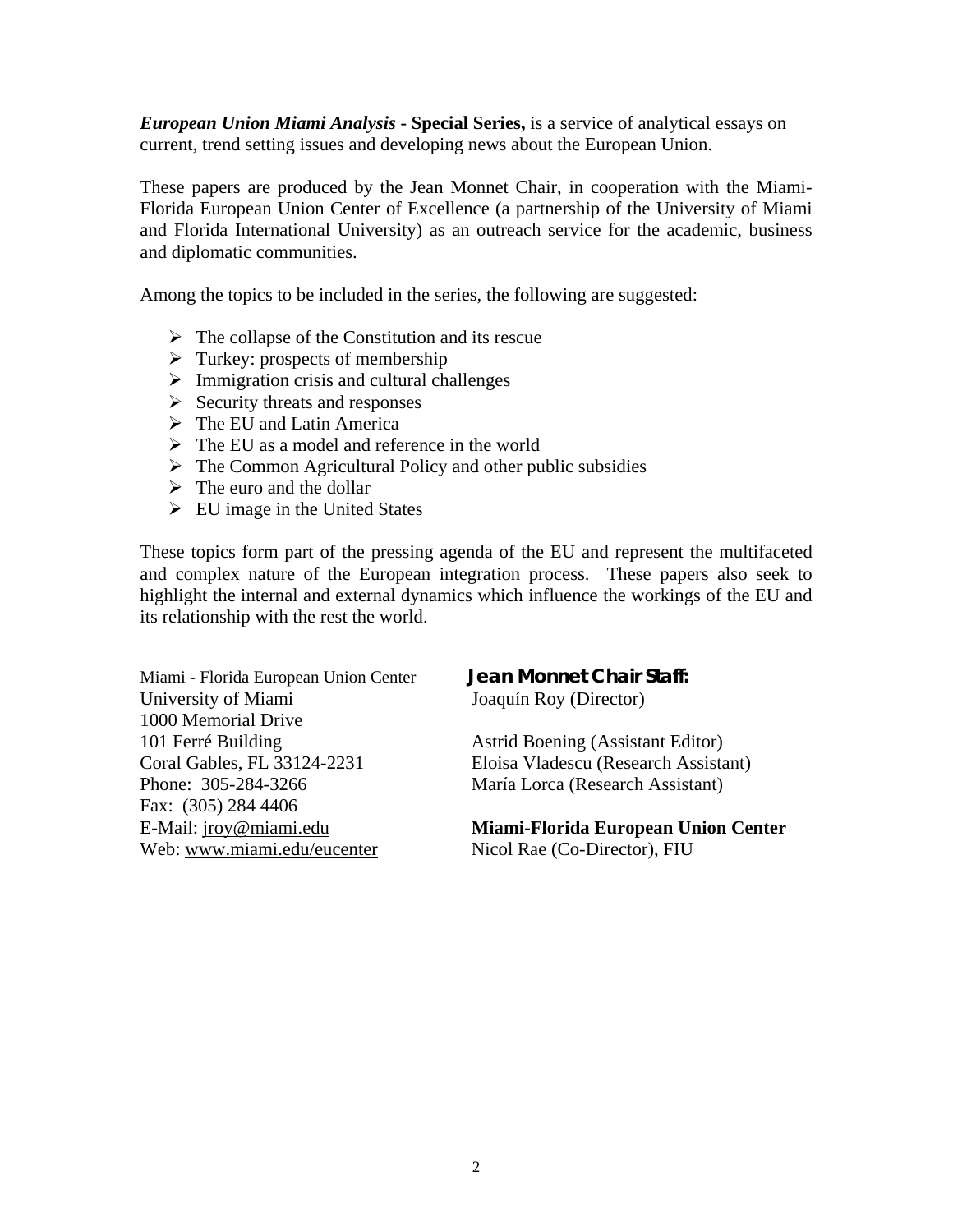# **The attitude of the European Union and Spain towards Cuba: an assessment, a year after Castro's illness**♦

# **Joaquín Roy**♣

A year after the dramatic announcement of Fidel Castro's illness and temporary cession of power to his brother Raúl, the relation between the European Union (EU) and Cuba has returned to a level of normalcy, matching a previous cycle of a freezing attitude expressed by the Cuban authorities and an attempt by European actors to influence or persuade Havana for an opening and the implementation of political and economic reforms.<sup>1</sup> After a prolonged period of "wait and see" by Brussels and some of the most active European governments (led by Spain) in their relationship with Cuba they took some initiatives which resulted in a merely ambivalent response by the Cuban government. These were perceived either as a positive move by certain governments, while the response by others has been interpreted as an aggressive. However, when the special EU Council critical conclusions were issued in June of 2007, including an offer made to the Cuban authorities to meet in Brussels, the answer from Havana was violently and publicly negative, topped by a column written by Fidel Castro. In sum, one year after the July 31, 2006 announcement regarding Castro's health, not much has changed in essence, details and spirit in the peculiar relationship between Europe and Cuba. In spite of specific moves implemented by Madrid, the same assessment can be applied to the current chapter of the "special relationship" between Spain and Cuba.

♦ Paper presented in a summarized version at the Latin American Studies Association (LASA) congress held in Montreal, Canada, September 5-9, 2007. This document is a follow-up to a previous report made in the aftermath of the Castro's illness and temporary cession of powers on August 1, 2006: "From stubbornness and mutual irrelevancy to stillness and vigil on Castro's crisis: The current state of European Union-Spain-Cuba relations". Occasional Paper. Jean Monnet Chair/European Union Center. Special August/September 2006. Reproduced by Real Instituto Elcano http://www.realinstitutoelcano.org/documentos/253.asp Available at website of Fundación Alternativas (Madrid): http://www.falternativas.org/base/download/bc80\_28-08-06\_vigil-EN-paper.pdf. Gratitude is extended to María Lorca for assistance in systematizing the trade and debt figures in the graphs included in appendix.

♣ **Joaquín Roy** (Lic. Law, University of Barcelona, 1966; Ph.D, Georgetown University, 1973), is Jean Monnet Professor of European Integration, Director of University of Miami European Union Center and Co-Director of the Miami-Florida European Union Center of Excellence. He has published over 200 academic articles and reviews, and he is the author, editor, or co-editor of 25 books, among them *The Reconstruction of Central America: the Role of the European Community* (North-South Center, 1991), *The Ibero-American Space/ El Espacio Iberoamericano* (U.Miami/University of Barcelona, 1996), *Cuba, the U.S. and the Helms-Burton Doctrine: International Reactions*  (University of Florida Press, 2000), *Las relaciones exteriores de la Unión Europea* (México: UNAM, 2001), *Retos de la integración regional: Europa y América* (México: UNAM, 2003), *La Unión Europea y el TLCAN* (México: UNAM, 2004), *The European Union and Regional Integration* (Miami: EU Center, 2005), *La Unión Europea y la integración regional* (Buenos Aires: CARI/ U. Tres de Febrero, 2005), *Towards the Completion of Europe* (Miami: EU Center, 2006) and *A Historical Dictionary of the European Union* (Scarecrow Press / Rowman & Littlefield, 2006). He has also published over 1,300 columns and essays in newspapers and magazines. Among his awards is the Encomienda of the Order of Merit bestowed by King Juan Carlos of Spain.

<sup>1</sup> For a review of the year: "La UE y Cuba, un año después" El Nuevo Herald , 21 julio 2007 http://www.elnuevoherald.com/noticias/mundo/columnas\_de\_opinion/story/68600.html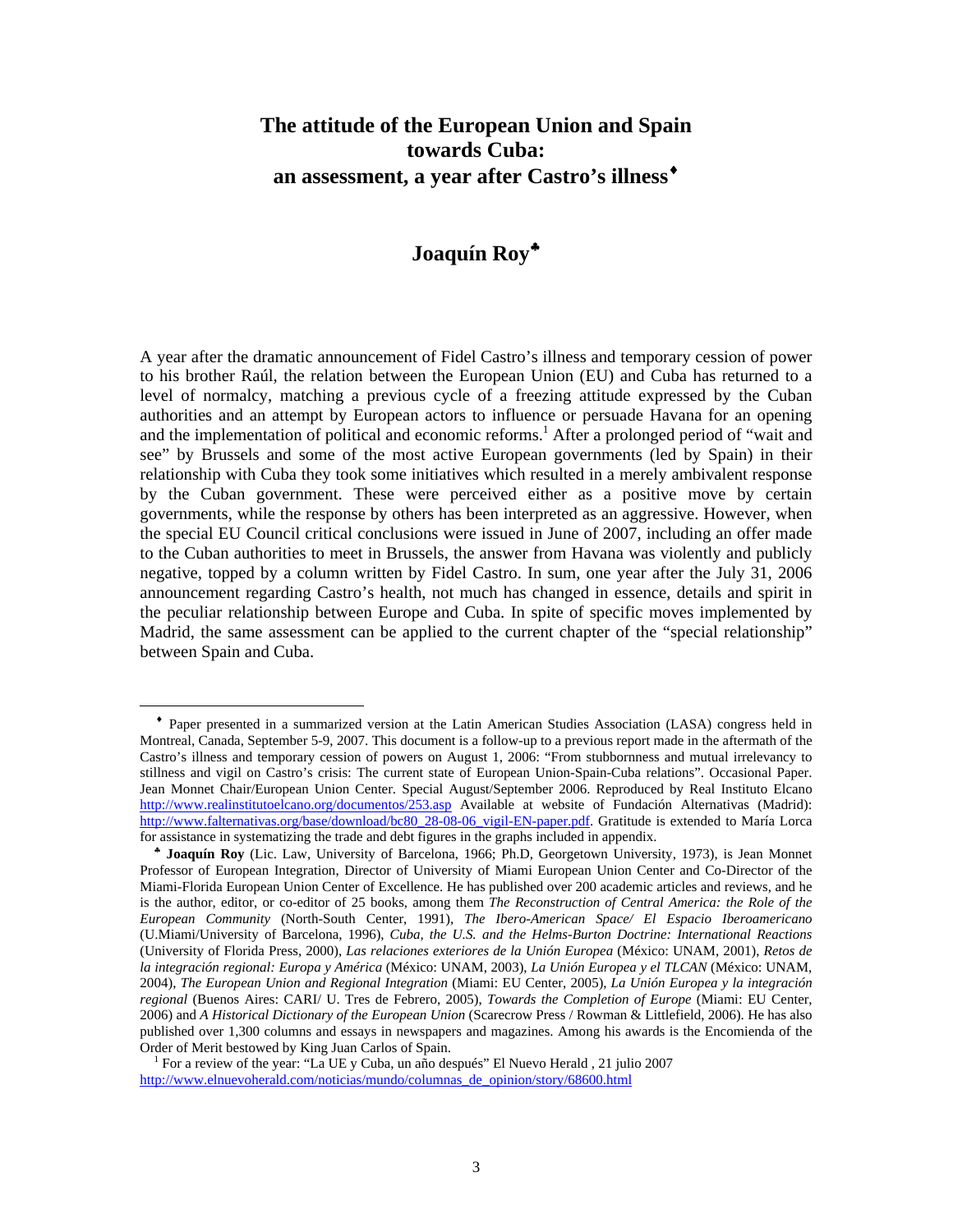#### **A wider context**

The bold move executed by the Spanish government during the Easter week 2007 towards Cuba surprised European and U.S. observers as a major turn in Spain's policy since the PSOE's electoral victory in March of 2004. When most observers expected the impasse caused by the Castro's illness and his temporary absence from the public scene to last longer and invite an extended period of inaction and caution from an array of foreign actors, Spain decided to act. The risky trip taken by Foreign Minister Miguel Angel Moratinos to Havana has to be seen within a wider context regarding the European perception of the Cuban scene which needs to be viewed more closely.<sup>2</sup>

 This setting is basically composed of reading the string of events that have taken place since the announcement of Castro's illness and his cession of power, in addition to an in-depth analysis of general trends and dimensions of the Cuban socio-political fabric. The conclusion of this search will reveal that not much substantial has changed regarding the potential happening of epoch-making events, at least from the level of what was expected from the serious medical condition and the proximity of the potential death of Castro. However, the impasse has strengthened the conviction that Cuba's structural survival specificities and endemic shortcomings are still dominating the scene and will continue to influence the future development of the regime and the country at large, informing the European attitude accordingly. Although the overall posture of the United States towards Cuba did not change noticeably since the crisis as a result of Castro's illness, some events initially revealed internal contradictions, erratic decisions and ambivalence towards the desires of different sectors of the Cuban exile community.

 On the strictly U.S. front, the signals emanating from Washington when the Castro's illness was announced were cautious and continued to reaffirm the administration wish for the return of democracy to Cuba, controlled by the Cuban people<sup>3</sup>. At the same time, the U.S. government warned the Cuban exile community to not rush towards strategically priming the return of the properties confiscated by the Cuban revolution. Then a call by Cuban Secretary of Commerce Gutiérrez for a referendum to be taken by the Cuban government was interpreted as willingness to cooperate with a regime in transition, though still with Raúl Castro in command, a thought that enraged the hardliners in the Cuban community and the U.S. congressional representation.<sup>4</sup> Statements of moderation by U.S. Under Secretary of State for Hemispheric Affairs, Thomas Shannon, contrasted with predictions of an imminent death of Castro made by his superior, Deputy Secretary of State John Negropente.<sup>5</sup> Castro apparently answered this exchange by appearing in videos and photos with visitors.<sup>6</sup> When in November 2006 an extended

http://www.laopinion.com/comentarios/?rkey=00000000000001466950:

"Entre Bruselas y La Habana" Nueva Mayoría, 9 abril 2007

 $\overline{a}$ 

http://www.nuevamayoria.com/ES/ANALISIS/?id=roy&file=070404.html

El Nuevo Herald, 9 abril 2007 http://www.elnuevo.com/211/story/28719.html

"Cuba no necesita presiones", Cinco Días 21 octubre 2006

http://www.cincodias.com/articulo/opinion/Cuba/necesita/presiones/cdscdi/20061021cdscdiopi\_5/Tes/ El Nuevo Herald, 9 abril 2007 http://www.elnuevo.com/211/story/28719.html

<sup>5</sup> Nestor Ikeda. "Negroponte afirma que a Castro le quedan meses". El Nuevo Herald, 16 diciembre 2006.

 $<sup>2</sup>$  For a reaction to the events made by the author, see these columns: "La nueva actitud de España hacia Cuba", IPS</sup> 070405; La Opinión de los Angeles, 8 abril 2007

<sup>&</sup>lt;sup>3</sup> EFE, "McCarry: Cuba debe decidir sin injerencias". Diario las Américas, 29 septiembre 2006.

 <sup>4</sup> P. Bachelet. "Proponen que la OEA prepare referendo en Cuba". El Nuevo Herald, 15 septiembre 2006; Pablo Bachelet. "U.S.: Allow Cubans to vote on Raúl". The Miami Herald, 15 setiembre 2006; Otto Reich. "Don't fall for regime's manipulation of public opinion". The Miami Herald, 15 setiembre 2006; Pablo Bachelet. "Reaction to Cuba proposal split". The Miami Herald, 16 setiembre 2006; Rui Ferreira. "Rechazan la propuesta de referendo en Cuba". El Nuevo Herald, 16 setiembre 2006.

<sup>&</sup>lt;sup>6</sup> Frances Robles. "Castro says his recuperation is going well but will be long". The Miami Herald, 6 septiembre 2006; Nancy San Martín. "Animated Castro shown in new video". The Miami Herald, 2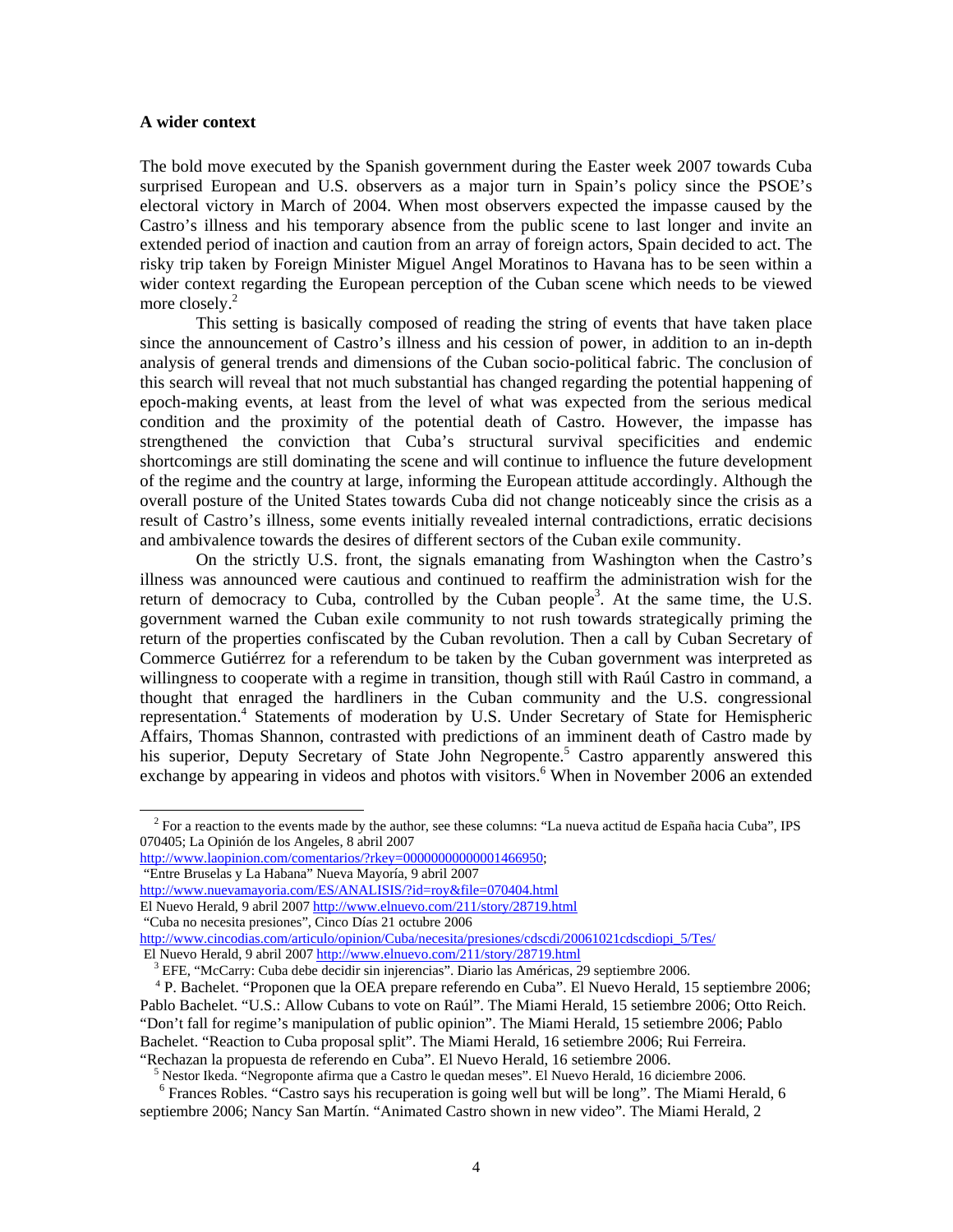period of time had passed without Castro showing up, while U.S. publications stated he had cancer,<sup>7</sup> a new video dispelled rumors but confirmed his weak condition.<sup>8</sup> However, he did not appear in the proceedings of the Non-Aligned Movement gathering in Havana nor in the celebrations held on December 2, 2006, for the  $50<sup>th</sup>$  anniversary of the landing of the "Granma" on Cuba's shores, as a foundation of the new Revolutionary Armed Forces (FAR). This event was heralded in August as a delayed Castro's  $80<sup>th</sup>$  birthday celebration.<sup>9</sup>

 Verbal confrontations were interlaced with behind the scenes continuous cooperation between Havana and Washington in certain sensitive fields such as migration. The Unites States has the only migratory agreement in the world with Cuba. It has a ceiling of 20,000 visas per year and it was crafted as a result of the 1994 new "balsero" crisis that threatened to turn into a second Mariel boat lift. Although the agreement has proceeded smoothly over the years (it benefits both sides), the recent animosity between the Bush administration and the Cuban government has produced a policy of limiting the number of U.S. staff and Cuban employees working in the interest section in Havana in retaliation for the U.S. strategy of criticizing human rights abuses. On July 18, 2007, the U.S. government announced it could not meet the quota for lack of staff resources, caused by the Cuban restrictions, an accusation rejected by the Ministry of Foreign Relations.<sup>10</sup>

On needs to recall that just months earlier a full U.S. congressional delegation visited Cuba while U.S. governors held trade meetings with Cuban officials and called for an end to the embargo and travel restrictions<sup>11</sup>. President Bush maintained a hard line approach and vouched for a veto in case Congress would vote for an end of the sanctions. Discoveries of new cases of Cuban spying in the United States<sup>12</sup> kept the tension between the two countries high while the Cuban leadership made offers of negotiations, demanding mutual respect.<sup>13</sup> Nonetheless, the

 $\overline{a}$ 

<sup>8</sup> Pablo Bachelet y Frances Robles. "Dudan que Castro vuelva a gobernar". The Miami Herald, 3 noviembre 2006; Pablo Bachelet y Frances Robles. "Castro video shows illness is serious". The Miami Herald, 3 noviembre 2006.

<sup>9</sup> EFE. "Preparan un desfile militar para Castro". El Nuevo Herald, 21 noviembre 2006; Agence France Presse. "Esperan a mil personalidades en cumpleaños de Castro". 17 noviembre 2006; Isabel Sánchez. "Alimenta las dudas ausencia de Castro en homenaje". El Nuevo Herald, 30 noviembre 2006; Agence France Presse. "Comienzan en Cuba los homenajes a Castro sin su presencia". El Nuevo Herald, 29 noviembre 2006; Frances Robles. "Castro a no-show for his 80th birthday party". The Miami Herald, 29 noviembre 2006; Isabel Sánchez. "Dan una fiesta…y los Castro no aparecen". Diario las Américas, 30 noviembre 2006.

 $10$  "Cuba niega ser la Cuba/EEUU.- Cuba niega responsable de que EEUU no vaya a alcanzar la cuota de 20.000 visados anuales para cubanos", Europa Press, 20 julio 2007.

 11 Pablo Bachelet. "U.S. congressional delegation arrives". 16 diciembre 2006; Granma. "Llegó a Cuba delegación de diez congresistas norteamericanos".18 diciembre 2006; Mauricio Vicent. "EE UU y Cuba tratan de abrir una nueva etapa en sus relaciones". El País, 17 diciembre 2006; Vanessa Arrington. "Fidel doesn't have cancer, Cubans tell U.S. delegation". The Miami Herald, 18 diciembre 2006; José Luis Paniagua. "Congresistats regresan con las manos vacías". El Nuevo Herald, 18 diciembre 2006; José Luis Paniagua. "Cuba no admite nueva era". Diario las Américas 19 diciembre 2006; EFE. "Opiniones distintas en la disidencia por visita congresistas". Diario las Américas, 21 diciembre 2006; Mauricio Vicent. "Ladelegación de EE UU concluye su visita a Cuba sin esperanzas de cambio". 18 diciembre 2006.

<sup>12</sup> Jay Weaver. "2 in spy case to accept plea deal". The Miami Herald, 16 diciembre 2006; Jay Weaver. "Cambian" cargos a ex profesor de FIU y su esposa". El Nuevo Herald, 16 diciembre 2006; Jay Weaver. "Couple strikes plea deal in Fidel Castro 'spy' case". The Miami Herald, 20 diciembre 2006.

<sup>13</sup> For a sample of press reports: Europa Press. "La Casa Blanca considera confirmadas sus sospechas de transición en Cuba". El País, 6 diciembre 2006; Frances Robles, "Raúl sits in at big party", The Miami Herald, December 2, 2007; Juan Benemelis, "La larga marcha de la sucesión en Cuba", El Nuevo Herald, 17 diciembre 2007; Diario las Américas,

septiembre 2006; Rui Ferreira. "Muestran un nuevo video de un frágil Fidel Castro". El Nuevo Herald, 2 septiembre 2006; Isabel Sánchez. "Castro aparece parado en video con Chávez". El Nuevo Herald, 15 septiembre 2006; Isabel Sánchez. "Hasta la Victoria siempre, venceremos", dijeron Castro y Chávez en TV". Diario las Américas, 3 septiembre 2006.

<sup>7</sup> Pablo Bachelet. "Castro has 18 months to live U.S. believes". The Miami Herald, 13 noviembre 2006; EFE. "Castro tiene cáncer terminal, afirma Time".El Nuevo Herald, 8 octubre 2006; Mauricio Vicent. "40 días sin noticias de Fidel Castro'. El País, 27 octubre 2006; EFE. "Castro tiene Cáncer, según Times". Diario las Américas, 10 octubre 2006; Rally B. Donnelli y Timothy J. Burger/Washington. "Castro is reported to have a cancer". Time, October 7, 2006.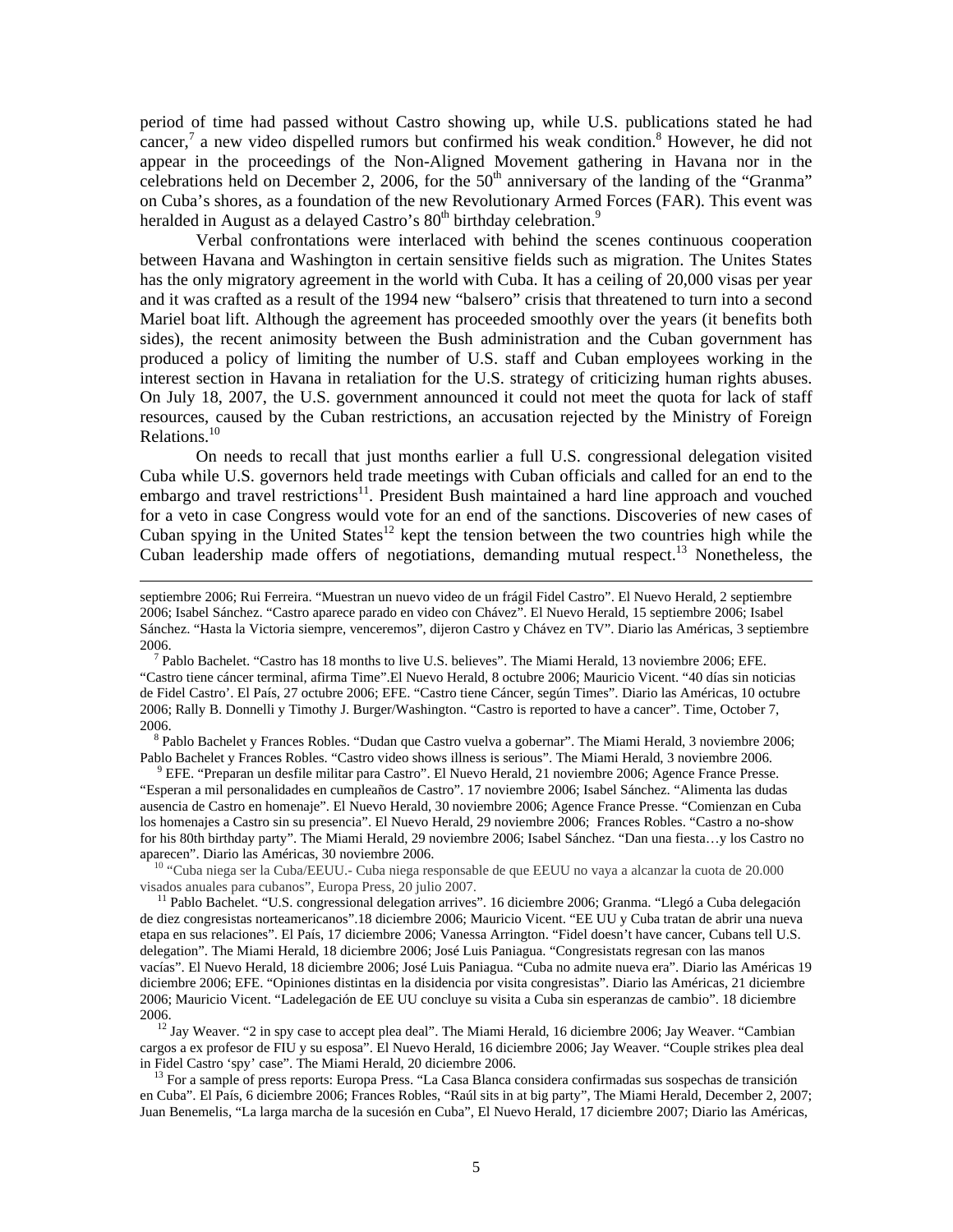stalemate continued and the Cuban-U.S. relationship has been reduced to the usual exchange of barbs across the Florida straights. Meanwhile, in the annual vote held at the United Nations pertaining to this stalemate, the United States was again censored for the continuation of their embargo, which gives Cuba in turn a renewed excuse for its own shortcomings.<sup>14</sup>

 In the U.S.-Cuban exile theatre, foreign observers and especially European analysts were fascinated by the spectacular declarations of joy in Miami when Castro's illness was announced and then by plans to hold a party at the Orange Bowl to celebrate his eventual death. While wide sectors of the Cuban community showed signs of moderation and revealed the evolution of its political views in the polls, the hard-line attitude remained well anchored in the congressional representation. The number of Cuban exiles supporting the continuation of limitations to travel and send funds to relatives has notably diminished over the recent years.<sup>15</sup> Divisions over the effectiveness of the embargo and its eventual dismantling have divided the core of the Cuban community in the U.S., a trend that became notorious when the Castro's illness crisis erupted.<sup>16</sup> In this setting, scandals mired the performance of enterprises that were the result of the impressive 80's and 90's lobbying work performed by the Cuban American National Foundation (CANF). Radio Martí and TV Martí were questioned by investigative reporters $17$ . It was discovered that house staff at the Miami Herald conglomerate were working for these two government-sponsored media entities, which resulted in firings, reinstatements, and resignations of both American and Cuban journalists.18 A disgruntled El Nuevo Herald caricaturist held the staff of the newspaper hostage with resulting Cuban-American community embarrassment.<sup>19</sup>

"Fidel no aparece", 3 diciembre 2007; José Manuel Calvo, "EEUU aguarda el final del pulso", 3 diciembre 2007; Frances Robles, "A party without Castro", The Miami Herald,December 3, 2007; Gladys Amador, y Elías López, "Ausencia de Castro no da esperanzas a exiliados cubanos", El Nuevo Herald, 3 diciembre 2007; Rui Ferreira, "Fidel Castro no aparece", El Nuevo Herald, 3 diciembre 2007.

<sup>14</sup> Reuters. "La ONU condena el embargo de EEUU a Cuba en una votación récord". 11 agosto 2006; Edith M. Lederer. "End Cuba ban, U.N. urges U.S.". The Miami Herald, 9 noviembre 2006; The Miami Herald (editorial). "Don't blame embargo for Cuba's problems". 11 noviembre 2006.

 $\overline{a}$ 

<sup>15</sup> Diario las Américas, "Panel discutirá encuesta de FIU, 2 abril 2007; Uva de Aragón, "Cómo piensan los cubanos en Miami", Diario las Américas, 12 abril 2007; Pablo Bachelet, "Una encuesta revela cambios", El Nuevo Herald, 2 abril 2007; Pablo Bachelet, "Fewer support sanctions", 2 abril 2007.

 16 EFE. "Exilio cubano a favor de diálogo de EEUU con Cuba, según sondeo". 2 octubre 2007; Rui Ferreira. "El exilio piensa que Castro no vuelve al poder". El Nuevo Herald, 2 octubre 2006.

 $17$ El Nuevo Herald. "Acusan de actividad ilegal a funcionario de TV Martí". 18 noviembre 2006; Oscar Corral. "TV Martí executive indicted". The Miami Herald, 18 noviembre 2006; Oscar Corral. "By far the most expensive among U.S.-financed broadcasts, Radio and TV Martí now face another government audit of their operations at a critical juncture in U.S.-Cuba relations". The Miami Herald, 18 diciembre 2006.

<sup>18</sup> Gerardo Reyes y Joaquim Utset. "Los pagos a periodistas son una practica común". El Nuevo Herald, 14 septiembre 2006; Casey Woods. "Report: U.S. paid many other journalists". The Miami Herald, 14 septiembre 2006; Oscar Corral. "10 Miami journalists take U.S. pay". The Miami Herald, 8 septiembre 2006; Carlos Alberto Montaner. "Respuesta de Montaner". El Nuevo Herald, 9 septiembre 2006; Carlos Alberto Montaner. "Mi defensa contra la difamación". El Nuevo Herald, 17 septiembre 2006; Jesús Diaz Jr. "Una prensa libre puede requerir decisiones penosas". El Nuevo Herald, 18 septiembre 2006; Jesús Diaz Jr. "A free press can require painful choices". The Miami Herald, 17 septiembre 2006; José Ignacio Rasco. "Fusilamiento moral de periodistas". Diario las Américas, 20 septiembre 2006; Alejandro Armengol. "Causa y Verdad". El Nuevo Herald, 27 septiembre 2006; Tom Fielder. "An apology over my words". The Miami Herald, 5 octubre 2006; Tom Fiedler. "Disculpas por mis palabras". El Nuevo Herald, 5 octubre 2006; Douglas Hanks. "A column, a quarrel and change at the top". The Miami Herald, 4 octubre 2006; John Dorschner. "Miami native accepts challenge". The Miami Herald, 4 octubre 2006; Jesús Diaz Jr. "Herald publisher will resign". The Miami Herald, 3 octubre 2006; Pablo Alfonso. "Carta abierta a los electores". El Nuevo Herald, 8 octubre 2006; Oscar Corral. "Fired writer: Radio Martí ties no secret". The Miami Herald, 12 septiembre 2006; Joe Strupp. "Preview of Hoyt's report on flawed Herald coverage". 18 noviembre 2006; Sam Terilli. "Keep media independent of the government" The Miami Herald, 19 septiembre 2006; Christina Hoag. "Gyllenhaal to succeed Fiedler as top editor". The Miami Herald, 16 diciembre 2006; Christina Hoag. "Nuevo director The Miami Herald". El Nuevo Herald, 16 diciembre 2006.

<sup>19</sup> David Ovalle y Martín Merzer. "Man with submachine gun arrested standoff at Miami Herald". The Miami Herald, November 24, 2006; Rui Ferreira, Joaquim Utset y Alejandro Chaparro. El Nuevo Herald, "Se entrega caricaturista atrincherado en El Nuevo Herald", 24 noviembre 2006.; Rui Ferreira. "Sale en libertad bajo fianza caricaturista José Manuel Varela". El Nuevo Herald, 28 noviembre 2006.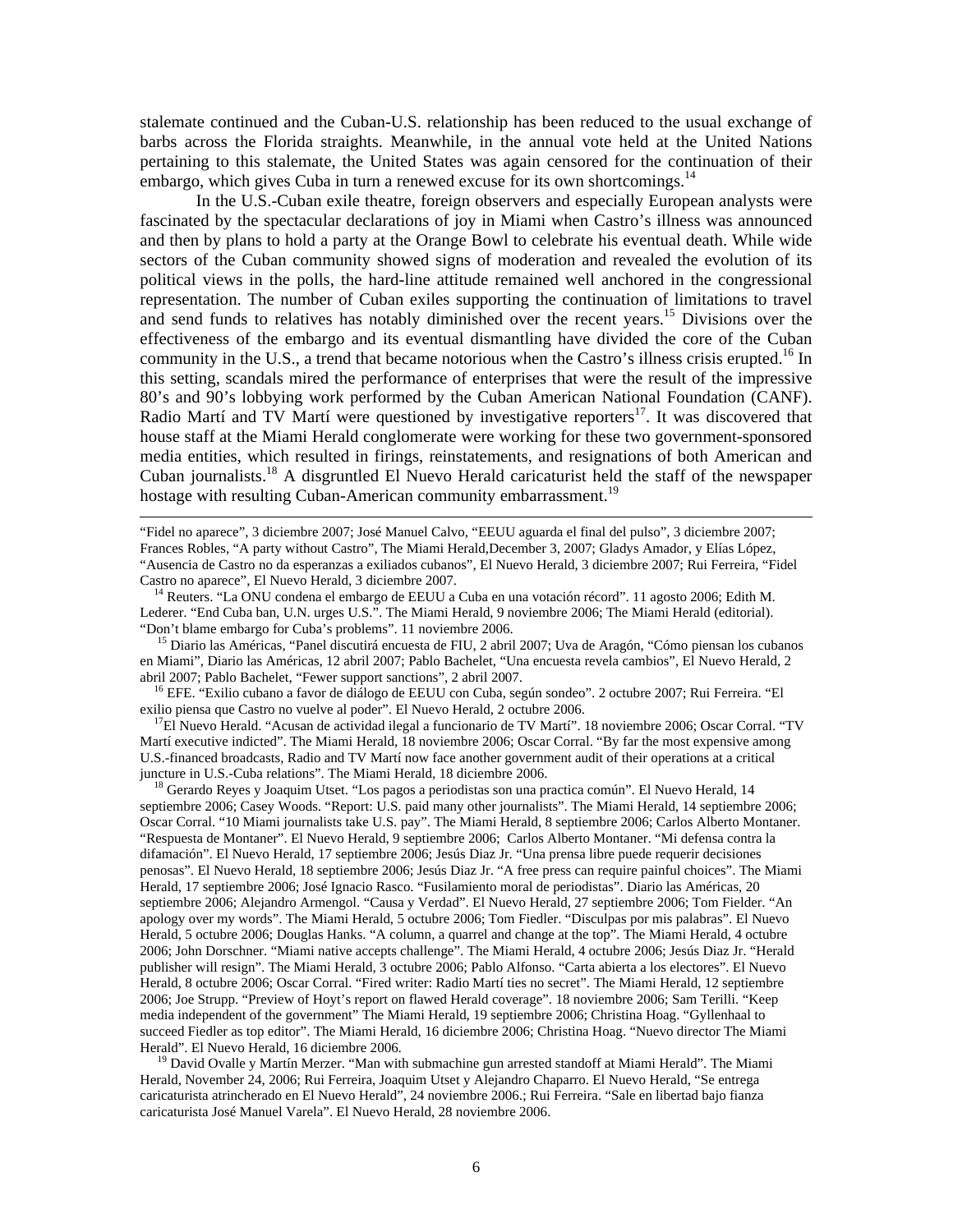Meanwhile, programs run by  $USAID<sup>20</sup>$  for the promotion of democracy in Cuba were evaluated as ineffective and only benefiting domestic interests and individuals. The case of Luis Posada Carriles, an alleged accomplice of the bombing of a Cuban airliner in 1976, who was arrested in Miami in 2006 on charges of illegal immigration, contributed even more to the erosion of the influence of the Cuban exile views. This loss of face was renewed when he was released in April 2007. The Cuban government has exploited this case world-wide in the context of the U.S. fight against terrorism. Furthermore, this case has served to neutralize the arrest and sentencing of five alleged Cuban spies in Miami, converted into "the five heroes" and used in the multiple demonstrations, marches, and commemorations.

 It is not surprising then that the Cuban regime has been enjoying a renewed backing in Latin America, emanating not only from staunch allies such as Venezuela's Chávez, who has become an official spokesman for Cuba in the world, but also from additional partners (Bolivia, Nicaragua, Ecuador) that expressly share the revolutionary views of Caracas and Havana. The rest of the continent has remained generally silent (with the notable exceptions of Costa Rica's Oscar Arias<sup>21</sup> and El Salvador's Antonio Elías Saca) in criticism of Raúl Castro's leadership.

 In this setting, Cuba managed to moderately pass the test of holding the meeting of the Non-Aligned Movement, $^{22}$  while cracking down on dissidents, imposing tougher rules on the foreign press, expelling selective reporters, and banning others from coming. Reinforcing its control over media and communication, the government declared a wave of harassment against the "illegal" use of TV antennas and further curtailing the private capacity and use of internet and digital communications, giving Cuba a failing report in this field in the context of the developing world.

 Regarding the relationship with Europe in general, the Cuban government reaffirmed its cool approach that it experimented with even after the lifting of the EU special measures in 2005. The government continued to place selective difficulties in the access of certain foreign representations to the high echelons of the regime. Meanwhile, the government-run media sporadically would send veiled or explicit attacks against certain European governments and then the EU as whole, accusing it of "conspiracy" with the policy of the United States. The EU Common Position still in effect since 1996 has been systematically equated with the standing U.S. embargo.

Rui Ferreira. "Caricaturista de El Nuevo Herald se atrinchera en el periódico". 24 noviembre 2006; Rui Ferreira. "Sale en libertad bajo fianza caricaturista José Manuel Varela". El Nuevo Herald, 28 noviembre 2006; Rui Ferreira y Joaquim Utset. "Horas de tensión en el Herald". El Nuevo Herald, 24 Noviembre 2006; David Ovalle, Alfonso Chardy y Martín Merzer. "Standoff at Herald ends with surrender". The Miami Herald, November 25, 2006.

<sup>&</sup>lt;sup>20</sup> The Miami Herald (editorial). "U.S. Plan ineffective by design". 19 noviembre 2006; Ana Méndez. "Now fighting Fidel Castro: Hello Kitty". The Miami Herald, 19 noviembre 2006; GAO. "U.S. Democracy assistance for Cuba needs better management and oversight". November 2006; GAO. "What GAO found". November 2006; O. Corral y P. Bachelet. "Cuestionan el uso de fondos para la democracia en Cuba". El Nuevo Herald, 15 noviembre 2006; Gerardo Reyes. "Serios fallos con fondos para la libertad de Cuba". El Nuevo Herald, 15 noviembre 2006; Oscar Corral. "Is U.S. aid reaching Castro foes?" The Miami Herald, November 15, 2006; Pablo Bachelet. "Bajo la lupa programas para promover el cambio". El Nuevo Herald, 16 noviembre 2006; Oscar Corral. "Cuba thwarts U.S. efforts to help dissidents". The Miami Herald, 16 noviembre 2006; David Adams. "Informe pone ayuda a Cuba bajo el microscopio". Diario las Américas, 17 noviembre 2006; EFE. "Disidencia dividida sobre fondos de EE.UU". Diario las Américas, 18 noviembre 2006.

21 EFE. "Oscar Arias aboga por cambio político en Cuba". Diario las Américas, 15 septiembre 2006. Oscar Arias Sánchez. "Cuba's dictatorship is ripe for transition". El Nuevo Herald, 29 agosto 2006; EFE. "Arias denuncia campaña contra Costa Rica". El Nuevo Herald, 10 octubre 2006.

 $^{22}$  Andrés Oppenheimer. "No alienados y petropopulismo". El Nuevo Herald, 14 septiembre 2006; Frances Robles. "Will Castro be a no-show host?". The Miami Herald, 12 septiembre 2006; Anita Snow. "Castro likely won't host summit dinner". The Miami Herald, 11 septiembre 2006; Miriam Leiva. "Las paradojas de la cumbre". El Nuevo Herald, 9 septiembre 2006; Eduardo Castillo. "Raúl Castro estrena su cargo en la cumbre de NOAL". El Nuevo Herald, 16 septiembre 2006; Marc Frank. "Non-aligned nations nudged toward anti-US stance by Cuba". The Financial Times, 16 septiembre 2006.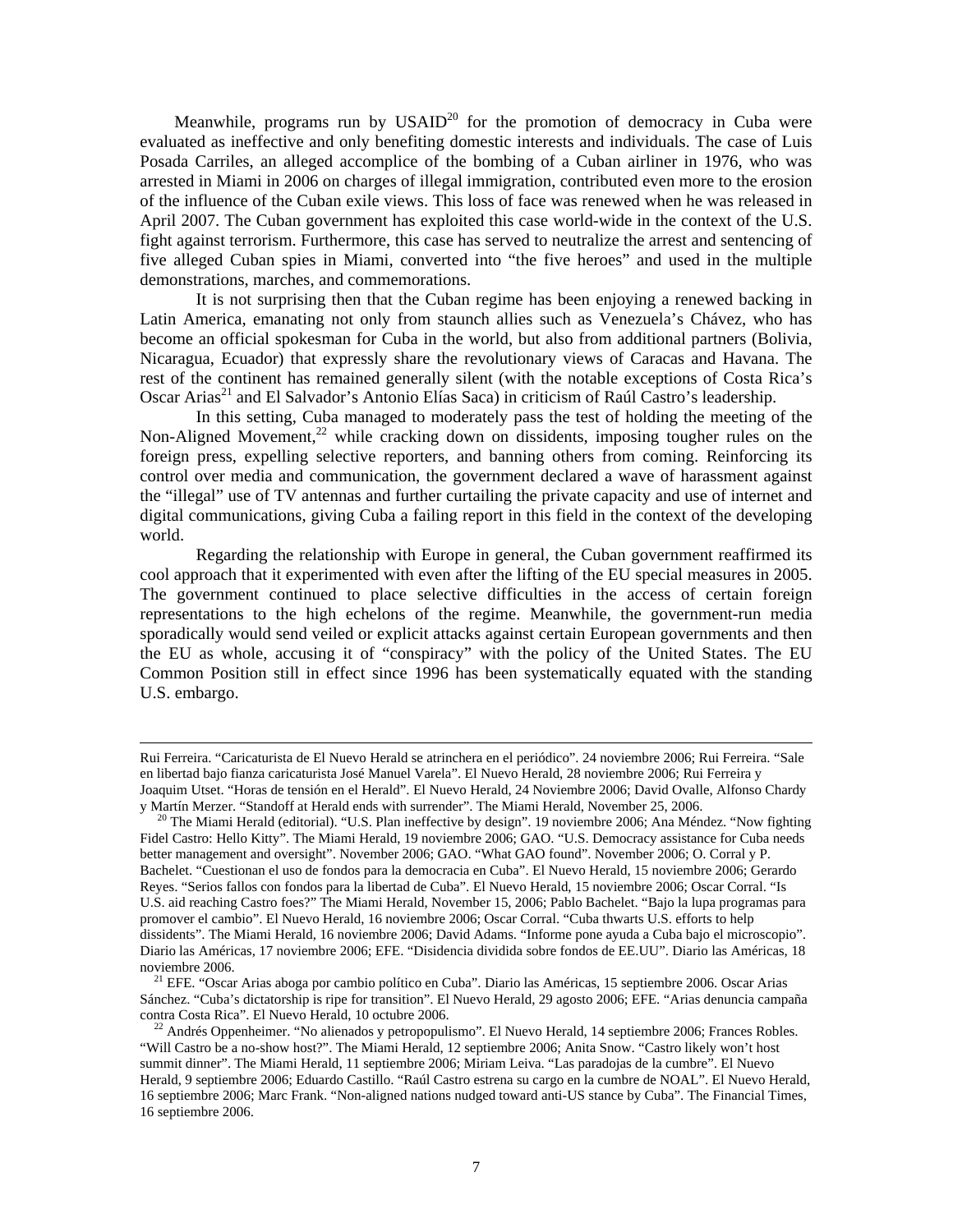Within this general panorama, one EU member state was consistently singled out: Spain. This is partly explained by Spain's historical, undisputed intimate linkage with Cuba. A selective poll taken with EU officials and European diplomats with Cuban interests and duties place Spain as number  $#1$  in the ranking of EU Member States having influence in EU-Cuba affairs.<sup>23</sup> Its leadership in the context of the European-Cuban relationship was either scrutinized or questioned, while receiving encouragement and pressure to take action in one direction or another. In general terms, over the recent years the most decisive measures taken by EU institutions reflect in one way or another, initiatives by the Spanish government or the representation of its leading parties. When, for example, the Popular Party (P), led by José María Aznar, took over the helm of the Spanish government, the call in Brussels was to approve the Common Position on Cuba in 1996. In turn, when the PSOE recovered power, the general script then changed in the direction of new proposals. Most of the partners in the EU follow the lead, constructing a consensus. Resolutions taken by the European Parliament frequently reflect the imprint of the conservative majority led by the  $PP<sup>24</sup>$ 

In spite of its role in the 2005 lifting of the special measures imposed in 2003, the Spanish diplomatic representation in Cuba still suffered a mixed treatment by the Cuban authorities.<sup>25</sup> Internally, the Spanish government has been consistently harassed by the Popular Party in the domestic context, its favorable media, and in international forums such as the EU institutions, especially the Parliament. PP representatives and critics of the Spanish Socialist Party (PSOE) policy towards Cuba have frequently visited Washington (former Premier Aznar,  $^{26}$  most prominently) and Miami, making declarations and giving interviews to receptive audiences and media.<sup>27</sup> The consensus that existed in the 80's and 90's between the two major Spanish parties was terminated once the policy towards Cuba became one of confrontation after the arrival of José María Aznar to power, with the result that diplomatic relations between Madrid and Havana were reduced to a minimum.

 While the PSOE never questioned (and even endorsed it) the PP-sponsored award of EU honors to Cuban dissidents and contributed to make the Brussels-Havana link minimally effective, the stalemate created by the temporary imposition of measures in 2003 convinced the new Spanish government that they were counterproductive. Lack of effective communication between European governments and Cuban authorities were the norm, while the conditions of the dissidents remained the same. Hence, the change of EU policy in early 2005 was executed without a fight from the minority that opposed the consensus. However, the expected substantial changes were not produced, and then the crisis in connection with Castro's illness put the relationship on hold.

 Nevertheless, Spain seemed to be destined not to disappear from the scene. It is not by coincidence that explicit declarations regarding Castro's medical condition would not come from the Cuban government, labeling the issue a "secret of state". News correcting the near-death assessment made by U.S. officials, would come from Venezuela's Chávez and from a Spanish

<sup>&</sup>lt;sup>23</sup> Spain is followed by: France, Germany, United Kingdom, Italy, Czech Republic, Belgium, Netherlands, Poland, Sweden, Portugal (for its coming presidency of the EU).

<sup>&</sup>lt;sup>24</sup> From EU sources in Brussels and Madrid (June 2007).

25 ATB. "Cuba.-IU-ICV critica que el representante de España en la Cumbre de los No Alienados se reuniese con disidentes cubanos". 22 septiembre 2006; Mauricio Vicent. "Cuba rebaja la presencia oficial en la fiesta nacional celebrada en la embajada española". El País, 14 octubre 2006; ATB. "Cuba.-España "refuerza" los contactos con miembros del Gobierno y la disidencia ante la situación de Fidel Castro". 15 octubre 2006.

<sup>&</sup>lt;sup>26</sup> See also his participation in the Heritage Foundation conference held in Philadelphia: Cristina Ozaeta, EFE, "Rechaza Aznar 'sucesión en la tiranía para Cuba", Diario las Américas, 29 abril 2007.

27 Ariel Remos, "Ofrece PP español alternativa de centro liberal y reformista", Diario las Américas, 24 abril 2007.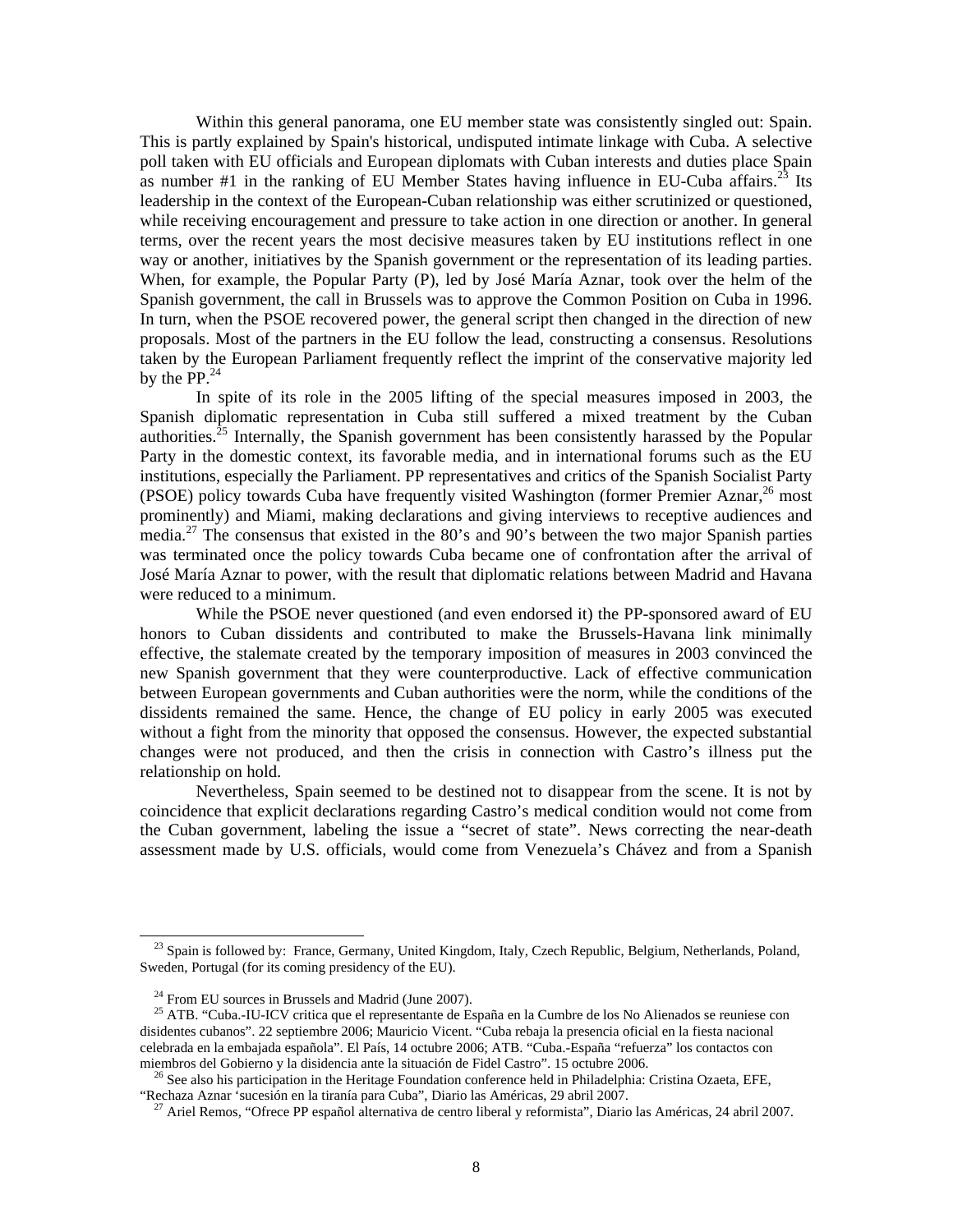doctor who had the chance of examining Castro, making the unusual declaration that he did not have cancer, predicting that he would recover soon, and be ready to resume power.<sup>28</sup>

#### **A standing assessment**

Any consideration of the EU-Cuba relationship, based on an analytical reading of the different alternatives available for European action and the approach to a changing Cuba must be placed in the context of a minimum cluster of parameters regarding the EU's perception of the political and economic situation of Cuba. This European view offers few surprises and contrasts with other analytical frameworks given by Latin American and U.S. observers. Some basic dimensions can be outlined, extracted from different opinions and studies emanating directly or indirectly from the EU's institutional establishment, as well as from independent origins.

 Regarding the economic scene, the first concern expressed by European analysts and a feeling shared by international experts, is that the data of an endemic dysfunctional economy, as officially provided by Cuban authorities, are unreliable. The figures that are officially provided are considered outdated. Their much needed renewal and updating are subject to an extremely difficult and cumbersome task. The unilateral decision by the Cuban government to reformat the standard GDP formula has added more confusion and suspicion to the existing concerns. The Social Sustainable Gross Domestic Product (SSGDP) was announced in 2005 to have a growth of 11.8 %, clearly the highest in the world. The difference between this figure and the predicted ECLA's 5% is due to the benefits rendered by the medical services provided by Cuba to Venezuela.<sup>29</sup>According to Cuban sources, the SSGDP reflected an increase of 12.5 percent, expecting to be 10 percent in 2007. According to well-founded rumors, the Cuban government plans to end the double use of local currency, claiming that 57 percent of the population already received hard currency.  $30$ 

 With respect to the political evolution, the European analysis is similar to the one emanating from Latin America and the independent scholarly and think-tank community in the United States. It contemplates three distinct scenarios that could develop in stages at the same time. Considered as a set, these possible chapters of the new historical Cuban era may have subtle spillover effects according to the pace of events derived from the crisis of July 31, 2006, the announcement of the illness of Fidel Castro.

 The first scenario is the one that has survived over the months since August 2007 and shows the potential to be extended for the rest of 2007 (and spilling over into 2008), depending on the evolution of Fidel Castro's health. The power structure is what can be labeled, according to an adaptation of a French expression converted in part of the terminology to describe the equilibrium of the European institutions, a "ménage a deux". With Fidel apparently recovering and periodically reappearing in video clips in the company of Chávez and alleged details of his health filtered to the international press, something is obviously certain regarding political control. The reigns of government, at least pertaining to the-day-to day functions, have been under the control of Raúl and his collaborators, as delegates of precise duties. In essence, this analysis has corrected in a certain degree the assessment made right after the announcement of

<sup>&</sup>lt;sup>28</sup> EFE. "El jefe de cirugía del Gregorio Marañón viaja a La Habana para operar Castro". El Mundo, 24 diciembre 2006; J.D. "Un hombre optimista". 27 diciembre 2006; Pablo Bachelet. "U.S. holds to claim Castro is dying". The Miami Herald, 6 enero 2007; Reuters. "La recuperación de Castro es lenta pero progresiva, según un médico español". 19 enero 2007; John Dorschner y Nancy San Martín. "Report may mean Castro has little chance of recovery, experts say". The Miami Herald, January 16, 2007; Oriol Güell y Ana Alfageme. "Castro optó por someterse a la técnica quirúgica que luego causó complicaciones". El País, 17 enero 2007; Editorial. "Fidel, Menos secreto". El País, 17 enero 2007; Oriol Güell y Ana Alfageme. "Una cadena de actuaciones médicas fallidas agravó el estado de Castro". El País, 16 enero 2007.

<sup>&</sup>lt;sup>9</sup> From various EU sources.

30 Andrea Rodríguez, "Estudian en Cuba poner fin a la doble circulación de moneda", El Nuevo Herald, 29 abril 2007.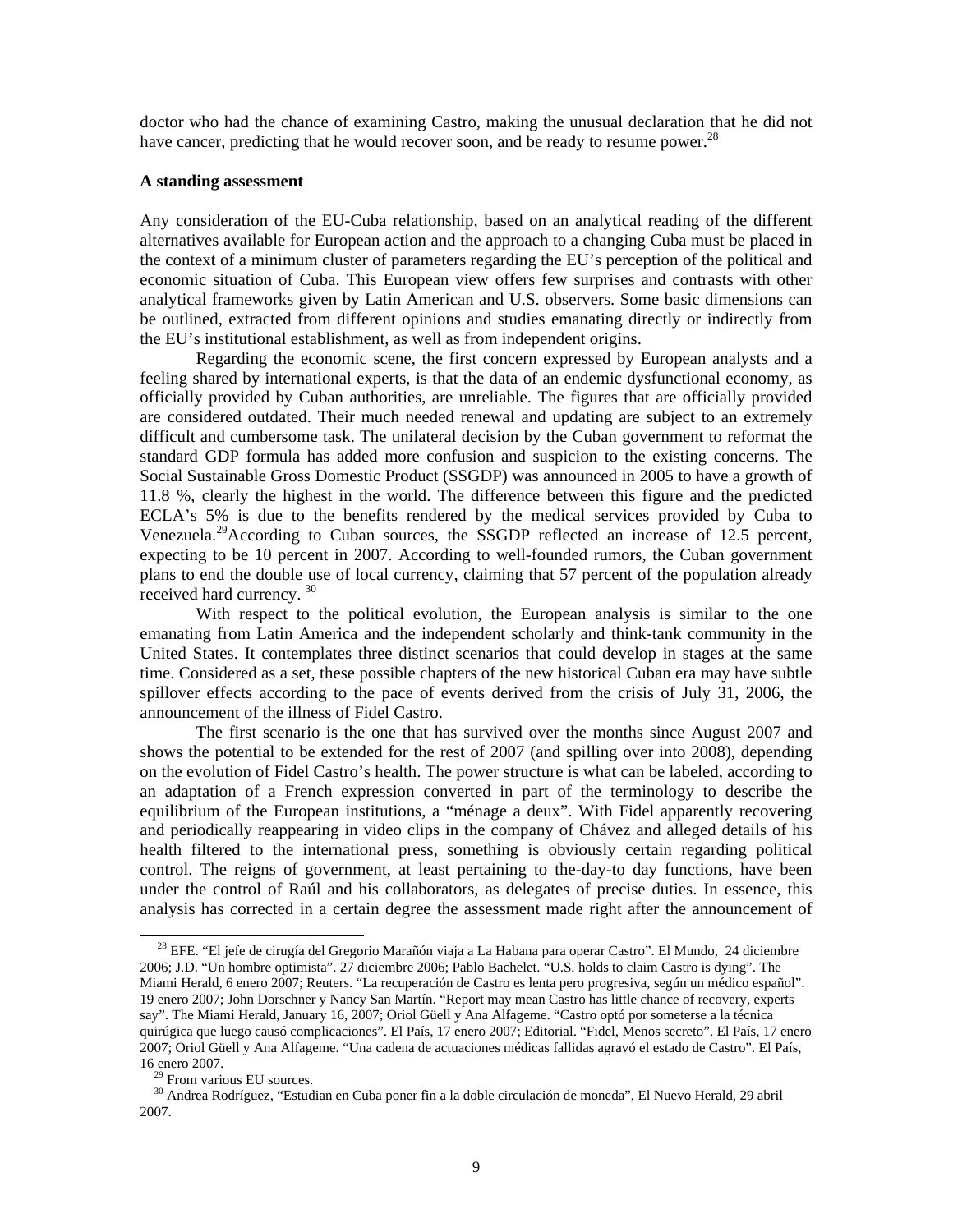Castro's illness that nothing would be the same in the Cuban scene.<sup>31</sup> For that, one will have to wait for a more drastic biological change.

 In the European analysis, the balance of the performance of Raúl Castro is that in this first stage he has been an equal on the leadership level, but he appears no longer to be merely No. 2. However, this does not mean that he has had the maneuvering space he would face once his brother physically and terminally disappears from the scene. Fidel's "presence of his absence" (to use a metaphor developed by insiders) is too strong to consider his brother's role autonomous and decisive.

 There is no clear consensus in the European analysis to interpret Raul's scant words in his infrequent appearances and addresses. It is not difficult to believe that Fidel has systematically contacted the different ministers handling portions of the authority delegated by him on August 1. But no one seems to be able to correctly interpret the real meaning that Fidel does not call his brother "too often", and that he does not "interfere" [his own words given in an unusual rush interview given while visiting the book fair in Havana] with the day-to-day business of state.

 The reality offered by this scenario is that European observers must recognize that they know the same as U.S. analysts do – not much. The Cuban government has given few signals to Brussels for taking a new approach and speed up the implementation of new measures, offer new alternatives, or announce new incentives or pressure. The only clear detail was that Raúl Castro has reaffirmed during this entire time his intention of tackling what he calls the "imperfections and violations of the system", a threat that was denounced a year earlier by his brother as the most dangerous challenge posed for the survival of the Revolution.

 As a remedy, there has been the perception in the European analysis that Raúl may try to test an experimentation with certain alternatives for opening the economy following the Chinese or Vietnamese models. However, the path for reformatting and change is not guaranteed. Nonetheless, European observers have already noted that the modest "opening" for a renewed cultural debate is not an isolated event and that it has to be placed in a wider setting of at least testing the waters.

#### **Dealing with the United States and the rest of the Americas**

Beyond this, the other available variable is the odd double relationship with two much closer actors: the United States and Venezuela. In this sense, as mentioned above, it is a fact that Raúl Castro offered, at least on two public occasions (and possibly behind the scenes), a deal for an accommodation with the United States, subject to mutual respect. The most spectacular example of this was given within his speech at the ceremony and parade to commemorate the  $50<sup>th</sup>$ anniversary of the Granma's feat. Washington, at least in public, has rejected this overture, but it is suspected that talks have been under way.

 However, the bulk of the previous commercial and political understanding has continued with no noticeable changes. On the one hand, the United States has become the second most important economic partner of Cuba, thanks to the steady pattern of purchases of U.S. food and medicine supplies. Additionally, both countries have continued to respect the migratory agreements and security arrangements. <sup>32</sup>

 Meanwhile, Brussels and many other European capitals have noted that in the short term Cuba does not need a reinforcement of the U.S. relationship – Raúl is adequately positioned through his strategic alliance with Venezuela. Hence, he does not miss any other additional disadvantageous accommodation with the European Union either. Although few expect a hardening in his public confrontations with the EU and some European governments which had

<sup>&</sup>lt;sup>31</sup> See Roy, "From stubbornness..."

<sup>&</sup>lt;sup>32</sup>For a review of recent trends and a consideration of the future, see: William Leo Grande, "Las relaciones futuras de Cuba con Estados Unidos", Pérez-Stable, 305-334.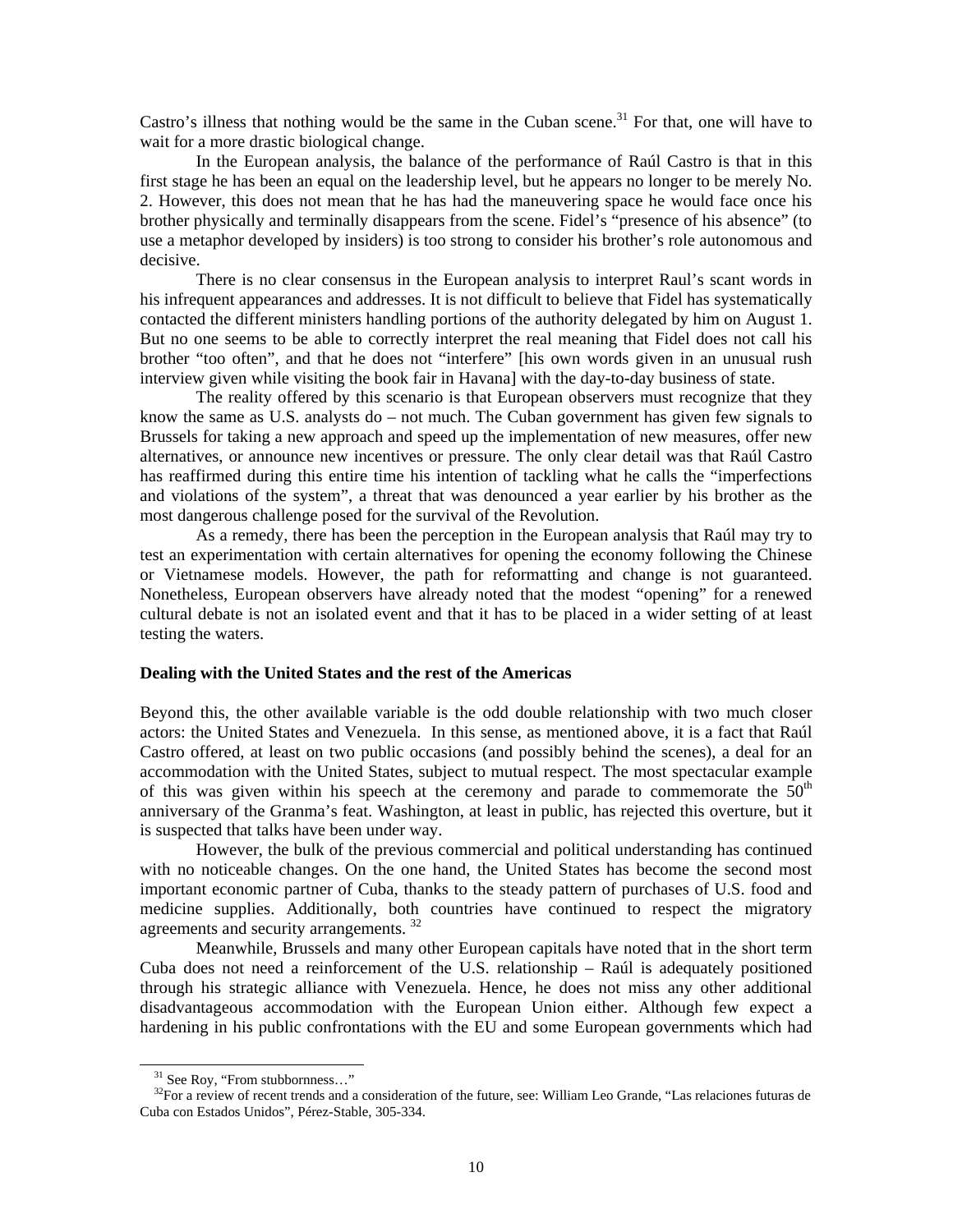been the norm before lifting the temporary measures in early 2005, the EU institutions have been predicting a continuation of the stalemate in a relationship that is best described as "mutual irrelevancy" – both parties have reached the conclusion that they cannot influence each other. So the logic has been: why bother too much beyond the usual requests?

 This situation, which has existed since before the crisis of Fidel Castro's illness, has continued while the willingness to continue with the overall approach of "constructive engagement" has been respected and passively recorded by Havana. A ranking of EU states exercising this policy shows Spain on the forefront of all, followed by Belgium and Italy.<sup>33</sup> Only one important correction to this trend has become noticeable: a deepening of the opposition's approach (taken by some Central European governments, notoriously the Czech Republic, which leads the ranking of EU Member States perceived as hard-liners on Cuba).<sup>34</sup> This has generated a verbal aggressive response given by the Cuban government and its media, blaming the EU for allegedly caving in to this pressure and mirroring the strategy of the United States.

 Hence the overall result is that EU observers are in good company with the United States leadership and analysts – Europe is not needed by the "Castro duo". This perception and its empirically demonstrated evidence were confirmed, as the last part of this paper further expands, when Cuba reacted bluntly to the mixed offer of cooperation in June of 2007, inviting a Cuban delegation to visit Brussels to discuss a wide agenda. While some years ago this rejection might have been dictated by ideology and the need to construct an additional "enemy", today there is an empirical economic factor added to the equation: Chávez has filled the vacuum of alternative dependency for the moment. Moreover, the evolution of events and the prospects of a second scenario (an effective succession from a deceased Fidel to Raúl) have influenced EU-observers to reconsider the reality of European involvement and interests in Cuba.

#### **From opening to the unknown**

l

There has been very little ground to envision what kind of alternatives Raúl might devise then. According to European speculation, two important dimensions are worth consideration, both connected with the role of military. On the one hand, European interests are eager to explore the possible new role which nationalism will play in that period.<sup>35</sup> On the other hand, attention is paid to the sense of professionalism which the Revolutionary Armed Forces claim to have and to what degree they will be willing and able to perform once the full succession takes place.<sup>36</sup> In this scenario, the enigma would be if in the first stage of the opening of the system there were a return of the limited private initiative experiments of the first part of the 1990's. How this would be connected to a further incentive for a renewed and more aggressive European investment is a variable whose outcome is difficult and cumbersome to evaluate.

 The impact of a decision to open the economic and political system as a result of an effective transition is a panorama with high uncertainty. A more than realistic (pessimistic, for some) evaluation of the European chances considers that the limited economic investment made in Cuba, added to the special historical interests of some members (Spain), will not be able to confrant the extent of U.S. involvement. During the first transitional stages under the cover of a modest economic opening, European investment would have a comparative advantage over the

 $33$  Next in the reputational list taken in interviews with EU institutions and EU Member States officials are: France, Sweden (in development assistance), United Kingdom (in banking operations), Germany, Netherlands (investments in nickel), Austria, Denmark, Finland (as result of its EU presidency in the second paret of 2006).

<sup>&</sup>lt;sup>34</sup> The Czech Republic is followed by Poland, Lithuania, Slovakia, and Hungary.

<sup>&</sup>lt;sup>35</sup> Rafael Rojas, "Ideología, cultura y memoria. Dilemas simbólicos de la transición", in Marifeli Pérez-Stable, Cuba en el siglo XXI: ensayos sobre la transición. (Madrid: Colibrí, 2006), pp. 289-304.

36 For a useful analysis in this line, see: Jorge Domínguez, "Las relaciones entre civiles y militares en Cuba desde una perspectiva comparada: hacia un régimen democrático", Marifeli Pérez-Stable, Cuba en el siglo XXI: ensayos sobre la transición. (Madrid: Colibrí, 2006), 67-94.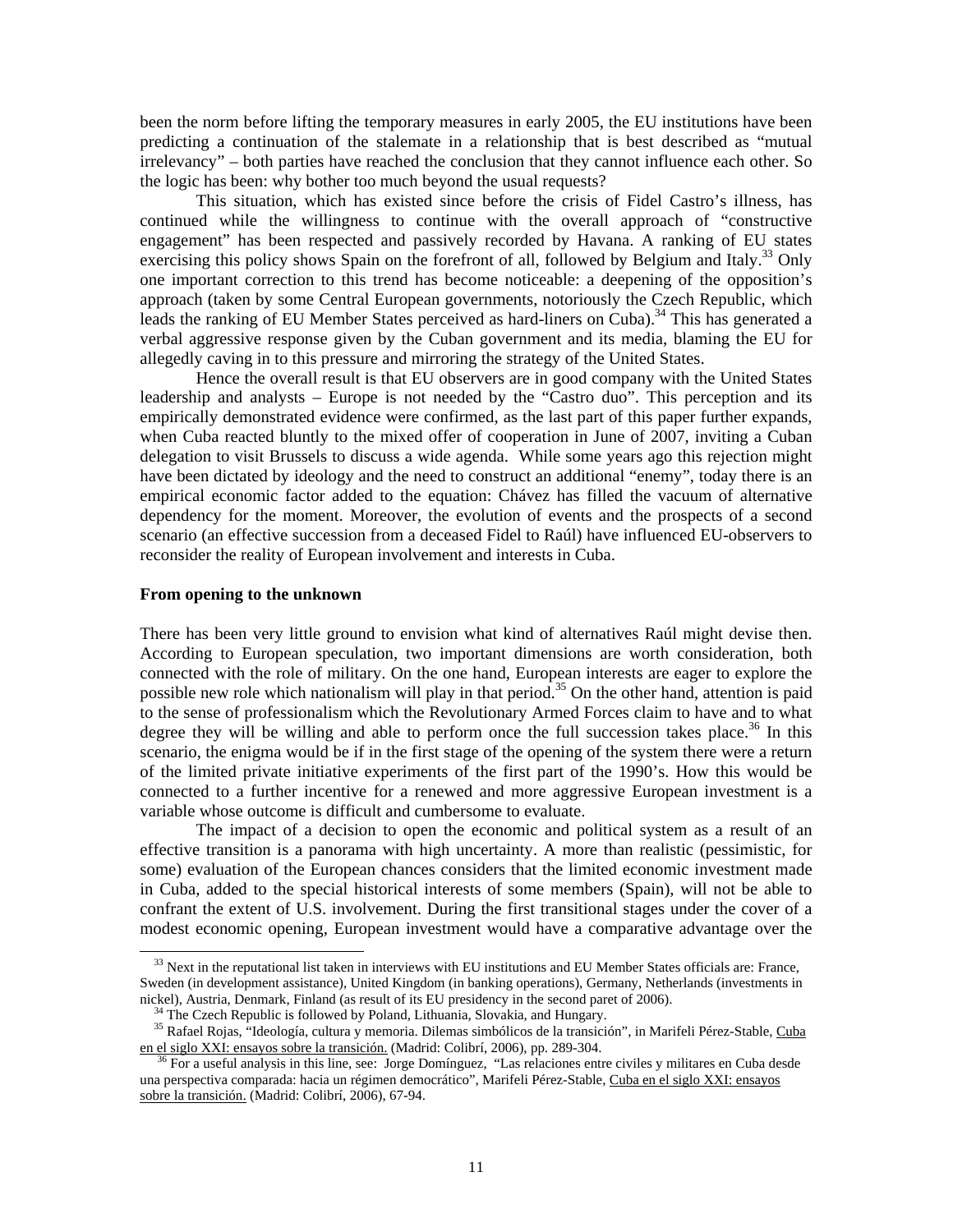U.S. financial energy. But the risk for medium and small European enterprises, once the system becomes wide competitive, will be impressive. That is why numerous European voices have been pressing for the preparation of a common strategy to confront any novelty presented by the new situation.

 A third scenario resulting from a difficult and confrontational succession (although this presents a low probability in the European calculations) is a climate of in-fighting between factions within the Armed Forces, while a part of the population tries to settle old accounts and attempts to capture sectors of political and economic influence. With no plan known as to what the U.S. government may do, diverse European governments might design an exit strategy for families and non-essential personnel, using the varied means available. Among them is the geographical closeness of European sovereign, colonial, or semi-colonial territories in the Caribbean (France, UK, Netherlands) and an increase of the air connections maintained by several national carriers (Spain, France, Britain). Unless a considerable maritime lift is implemented, there are no clear resources to accommodate a trans-Atlantic sudden migration of European nationals.

 In any event, a scenario such as this would also represent a sorry failure of the efforts made during the last two decades by the European involvement to facilitate a peaceful transition. Nonetheless, this violent outcome would be beyond the reach of the capability of European resources and calculations. The EU's efforts were never designed to influence any given scenario, but to facilitate the most positive background and context that would avoid this type of negative environment.

### **Two Cuban communities in transit**

European observers are concerned with the fact that two key sectors would have a voice in the future evolution of Cuba, which at the moment do not appear to show the cohesiveness and the capacity to influence the outcome of either a violence-free succession, or a peaceful transition: One is the domestic "dissident" sector; the other is the exile community.

 On the other hand, analysts may note that as a response to the prudence of the European consensus (only broken by the selective individual actions taken by some governments), the Cuban regime has rewarded this with some timid liberations of ill prisoners<sup>37</sup> while sentencing others,38 and with the provocation of publishing notes in the government press, expressing extremely harsh criticism of the standing policy of the EU. In this setting, European observers have certified the fragility of the Cuban social fabric, where dissidents are extremely divided and their organizations are heavily infiltrated by the intelligence services of the regime. Simultaneously, the divergent attitudes of the Cuban exile community do not seem to be in synch with the stalled situation in Cuba. They are also not perceived to have a clear influence on the restructuring of the embargo parameters beyond the prevalent inertia.

 In this domestic Cuban scenario, the consensus of European analysis points out that the Cuban population is roughly divided into to over 80 percent into those who dedicate themselves to the daily duty of "resolver" and "inventar", while barely 20 percent engage in one way or another in trying to leave by legal of illegal means, and a tiny less than one percent that acts under the cover of one of the dissident units. This dissident "movement", in the European vision, is highly divided, uncoordinated, and infiltrated by Cuban state security. As a whole, it lacks a clear strategy towards the future, beyond the frontal, pacific opposition attitude to the system. All groups try to do their best. Observers in Europe consider that the exception regarding the "vision" is the Varela Project presented by Oswaldo Payá, whose group is morally backed by mostly

37 EFE, "Antúnez dispuesto a seguir actividad disidente en Cuba", Diario las Américas, 25 abril 2007; EFE, "Insuficiente liberación de presos en Cuba", El Nuevo Herald, 25 abril 2007

38 AFP, "12 años de prisión", Diario las Américas, 24 abril 2007.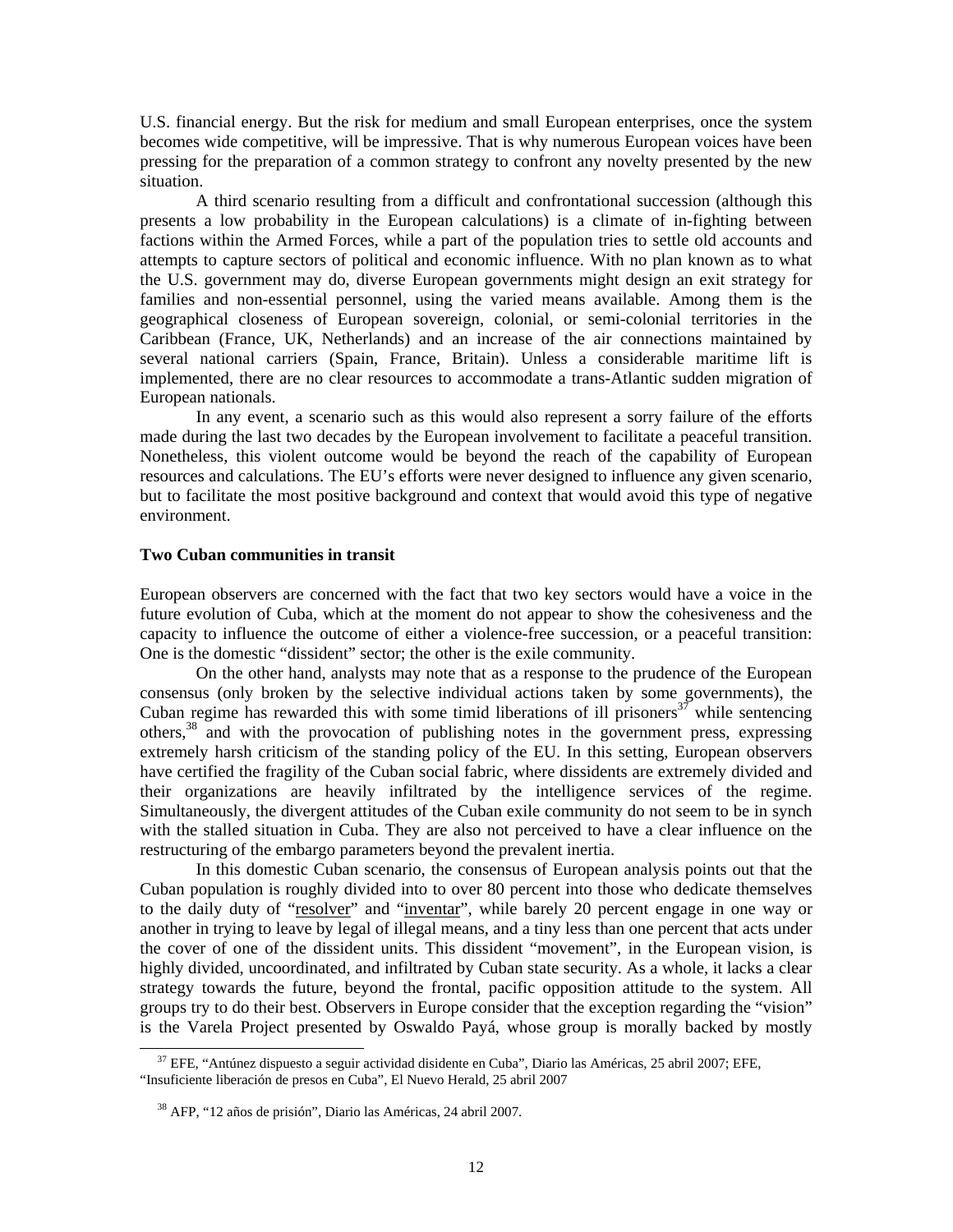Chritian-Democratic sectors, and Arco Progresist, led by Social Democratic dissident Manuel Cuesta Murúa, This group, along the one led by Eloy Gutiérrez Menoyo, who left his exile in Miami to reside in Cuba, is the one favored by Socialist parties in Europe, especially the PSOE.<sup>39</sup> Predictions are that at the moment in which the political transition gets in motion, these circles will eventually be transformed into political parties.

 In Brussels and in influential European foreign ministries it is believed that a possible lifting of some of the codified conditions of the embargo could result from a combination of two additional factors. On the one hand, it will be difficult to sustain the pressure of U.S. commercial interests that do not want to miss the opportunity to sell food and medicines to Cuba, sectors that have made the United States the second most important trade partner. On the other hand, the hardliners of the Cuban exile community will lobby to maintain their influence to oppose lifting the embargo as such, without an explicit compensation from the Cuban regime. However, at the same time, this sector, in alliance with the White House and certain members of Congress, will not be able to maintain indefinitely the limitations imposed on the remittances to families and visits to Cuba (a recent policy implemented by the U.S. government whose sole victims are those sectors in the exile community with limited income and the families left behind).

The European perception of the Cuban exile community has not changed dramatically in recent months.<sup>40</sup> Considerable evolution towards coordinating efforts (Consenso Cubano) and a moderating movement (e.g. the change of attitudes in emblematic organizations such as the Cuban American National Foundation) have been detected. However, the international perception of the most vocal and publicity-seeking circles is still dominated by their resistance to a compromise and accommodation to the evolving circumstances. When exploring the options for the Cuban exile community to facilitate a peaceful transition, even at the price of tolerating a solid succession in Cuba, the EU's consensus recommendation (with the exception of the minority opposing a diplomatic attitude) has been to develop a special variance of the European approach of "constructive engagement", with due adaptations and specificities.

 On the one hand, the leading proactive groups that are members in the Consenso coalition do not view the U.S. federal government's as their own as their actions and designs differi from Washington's framework. On the other hand, EU observers deem a certain degree of clarification regarding the embargo and the relationship between "the two active Cubas" (the dissidents and the most innovative exile sectors) as necessary. This clarification should be entertained in light of the ultimate beneficiaries (or victims) of future actions, i.e. those ten million-plus Cubans living on the island and the almost two million Cubans residing in a world-wide diaspora.

 Regarding the embargo, while EU opposition is based on principles as well as the defense of its own interests threatened by the extraterritorial codifying laws (CDA and Helms-Burton), the steady European message is that it only benefits the Cuban regime, reinforcing its political excuse for the shortcomings of the system. The inertia in maintaining the embargo for historical reasons and the rationale that its unconditional lifting after 45 years would be a victory for Raúl, are not arguments worthy in counteracting the negative balance of its empirical failure in obtaining its principal goal: the sudden collapse of the Cuban regime. In the Brussels analysis there is a flagrant contradiction in stating that the poor U.S.-Cuba relationship (embargo included) is not an international, but a domestic issue (Florida electoral clout), while at the same time claiming not to speak for the U.S. government, and ultimately demanding to deal directly with Cuba's population, leaving them with the monopoly of initiative.

 This argument sidelines the fact that the codification of the embargo, by taking away the executive U.S. presidential power and giving it to Congress, was a direct result of the impressive

<sup>&</sup>lt;sup>39</sup> From EU and Spanish sources.

40 For a recent analysis of the changing exile from an insider, see: Lisandro Pérez, "La comunidad emigrada cubana y el futuro de Cuba", Pérez-Stable, 267-288.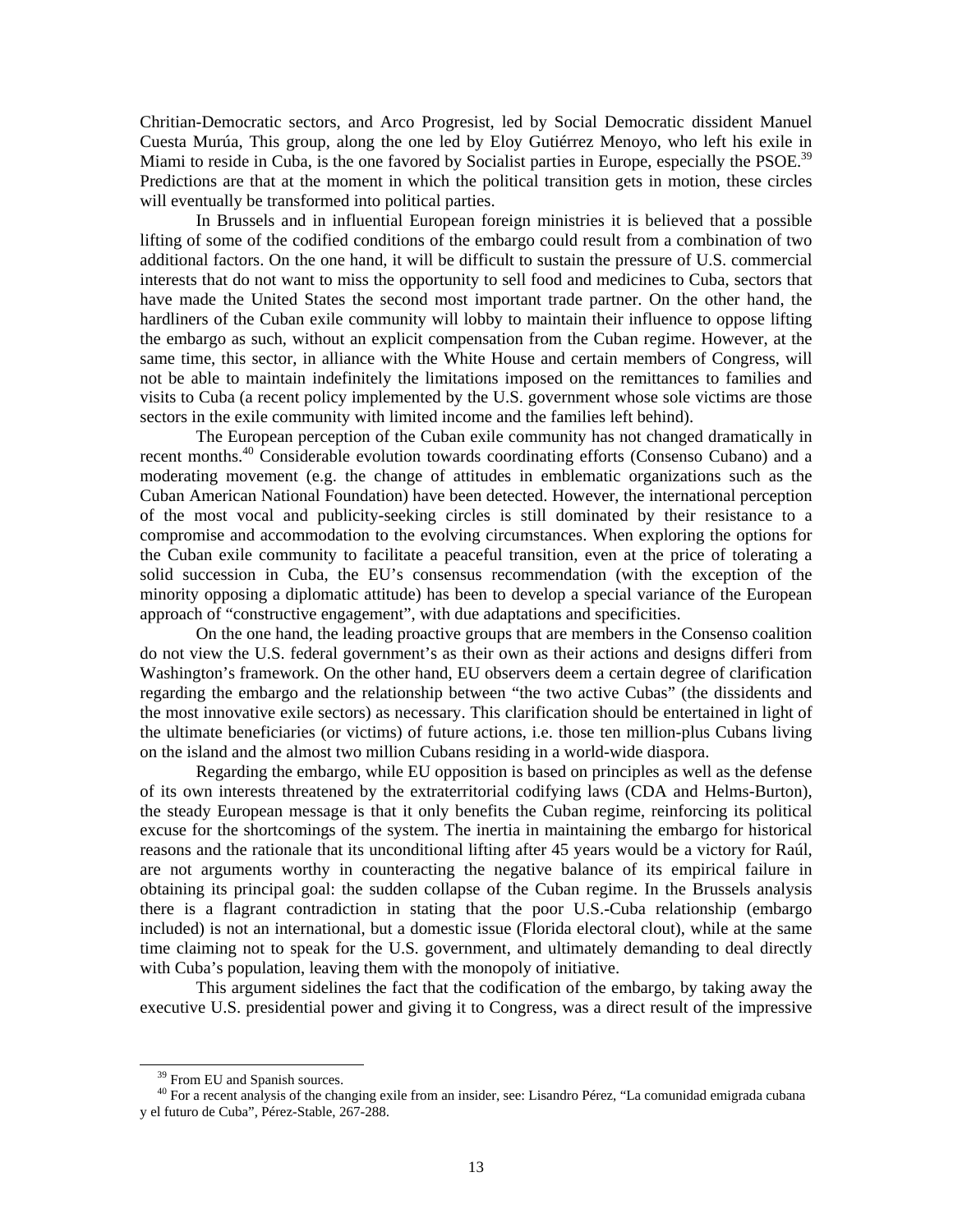lobbying of Cuban exile influential groups.<sup>41</sup> If it is true that the U.S. policy towards Cuba depends on domestic issues, this dependency does not seem to be translated by the current frustration that Washington's policy does not speak for the exiles.<sup>42</sup>

 Reflecting on the ban of official EU aid to Cuba under the claim that it mirrors the "imperialistic" intromission practiced by the United States, Brussels insiders share the view with Cuban exiles as to the need not to connect (at least publicly) aid resources intended for the dissidents with the official policy of the United States. That connection itself serves the Cuban regime to discredit the movement as taking cues from Washington. Official plans designed for a transition in Cuba only add more fuel to the fire, raising fears in the majority of the population exclusively engaged in "resolver" for their daily survival.

 Brussels has noticed with keen interest that some of the ingredients of the European "constructive engagement" are present in the new attitude of exile groups which were in the past considered "fundamentalist" against the Cuban regime. For example, EU observers take note of the opposition recently expressed by the Cuban American National Foundation to the limitations imposed by the U.S. government on the amount and the frequency of remittances being channeled by Cuban exiles to relatives in Cuba.<sup>43</sup> This kind of people-to-people engagement is the most productive way to a direct relationship, which reduces the hardships endured by a sector of the Cuban population with considerable spill over effects, touching not only the immediate family as beneficiaries but also others. The fact that this position contrasts with the official policy of the U.S. government may result in a much better attitude professed by the Cuban government.

#### **From prudence to bold action**

Since the crisis as a result of Fidel Castro's illness exploded and the temporary and limited cession of power was announced, most predictions regarding a new European (and specially Spainish) strategy towards Cuba were fulfilled for over eight months. The expert and governmental recommendations that were then issued had been accepted with a certain degree of resignation and a sense of wisdom.

 The institutional machinery of the European Union and leading Member States (by their historical legacy and other influence-making factors) in their policy towards Cuba reaffirmed a cautious attitude. Innovative political and economic frameworks were frozen since Raúl Castro took over the conditional control of government. In spite of the array of events and incidents outlined above, life seemed to be business as usual. The only difference was that Fidel was not officially on the scene, occupying center stage, as he had for forty-seven years.

All things considered, that was not the right time for risky movements. Consequently Europe considered during this time that circumstances were not propitious to execute a considerable gear shift either in its explicit general policy or in their individual lines of action.

On the one hand, European foreign offices opted for taking into account the subtle language emanating from Havana and for responding to the apparent "normalcy" presented by the temporary transfer of power with a nod and the intent to wait. On the other hand, the prevailing consensus (difficult and arduous in its precarious existing state) confirmed the necessity not to change the situation in the middle of 2006 before the onset of Fidel Castro's illness. But the impasse has produced a spillover effect well in 2007.

 The two most explicit signals made by the EU to Cuba had been the lack of action and an intention of change in the policy. On the one hand, the promised drafting of a "strategy" (a word that has gradually disappeared from the EU vocabulary) towards Cuba, as prescribed by the Council in 2006, a document that should have been available just after the summer, became

<sup>&</sup>lt;sup>41</sup> For a recent analysis of this issue, see: Patrick J. Haney and Walt Vanderbush, The Cuban embargo: the domestic politics of American foreign policy. Pittsburgh, PA: University of Pittsburgh Press, 2005

From interviews held in Miami with the leadership of several exile organizations (February-April 2007).

43 From interviews held in Miami (March 2007).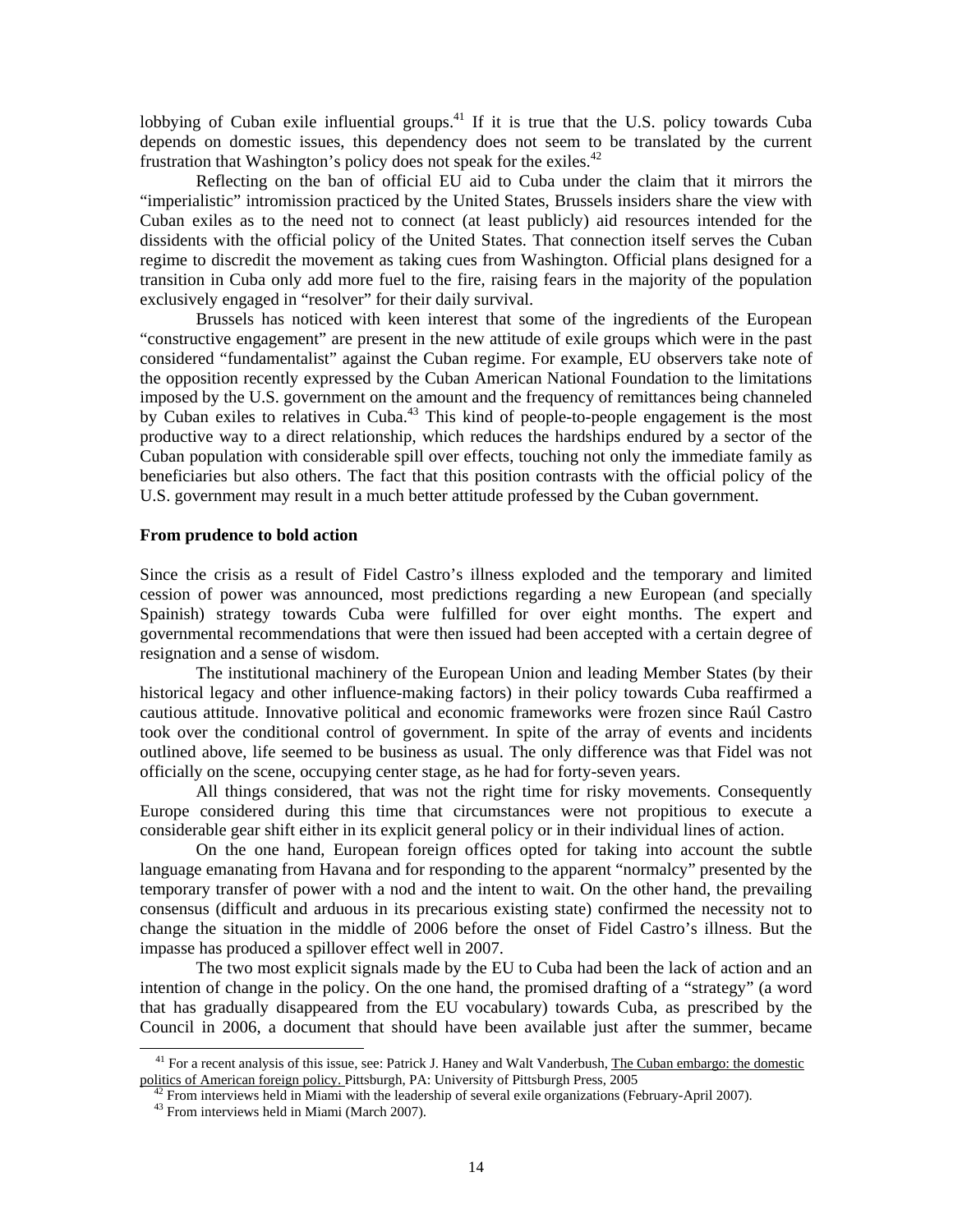frozen.<sup>44</sup> Waiting for better perspectives, those actors equipped with a stronger influence (Spain at the forefront) were energetically opposed to the codification (another potential "common position"). This would have made the necessary maneuvering flexibility to act according to the unforeseeable circumstances that are arising more difficult, and additionally giving the Cuban regime a new excuse for suffering harassment U.S.-style.

Furthermore, the only other explicit declaration has been the semester update of the lifting of the "special and transitory measures" imposed as a reprisal for the serious incidents (imprisonment of 75 dissidents and execution of three hijackers), which had been eliminated (but still subject to an annual evaluation) at the beginning of 2005.<sup>45</sup> Therefore, the official attitude of the EU has continued to practically be identical to that enshrined in the Common Position of 1996, reduced to the conditionality of a cooperation agreement with the collective EU, subject to a political and economic reform, and criticism of the human rights situation.

Several factors have contributed to this activity (or lack of it). One comes from the lack of substantial changes in the overall political shape of the Cuban regime. In the first place, subtle and explicit signals emanated from the Cuban government in the sense that notable changes were not expected, while Fidel Castro continuoued to make his presence felt in indirect media appearances, reinforcing the perception that he is recovering. This provisionality would only be clarified with his death or full return to power. Second, the pacts arranged by Cuba with other actors (Venezuela) indicate that Havana does not have an urgency to obtain additional support or favors.

The European perception consequently coincides in this aspect with the rest of the international analytical community, including the political and intelligence circles of the United States, that have demonstrated during this period a lack of fresh ideas in dealing with the unforeseeable events in Cuba. When Washington does not explore more innovative avenues, why should the Europeans, at least in their most influential circles of power, take the risk of damaging the cautionary attitude during this long period of "constructive engagement"? Without a precise alternative, beyond the insistence in provoking a drastic and instantaneous change which does seem to be on the horizon, what options were there available? Not many for the benefit of Spanish interests.

The issue then was to detect the exact motivation for a subtle change of course or a drastic shift in the policy. The Spanish Ministry of Foreign Affairs made the decision to reestablish full communication with the Cuban government through the public signing of accord in the fields of economics, investment, and a political dialogue including human rights.<sup>46</sup> As an immediate result, commentaries ranged from silence and prudence to overt criticism and finger pointing on the motivations behind.<sup> $47$ </sup> Remorse came mainly from the dissident community that felt humiliated by the refusal of Moratinos to meet with the dissidents during the visit (leaving, as

 $\overline{a}$ 

 46 EFE. "Cooperación y Derechos Humanos entre temas agenda visita Moratinos". 1 abril, 2007; Luis Ayllón. "España prepara su posición en una Cuba llena de incertidumbre". ABC, 23 marzo 2007; Mauricio Vicent. "Moratinos intenta asegurar en Cuba el papel de España ante el cambio". El País, 1 mayo 2007;

<sup>&</sup>lt;sup>44</sup> See Roy, "From stubbornness"

<sup>&</sup>lt;sup>45</sup> For details, see Roy, "From stubbornness".

EFE. "Visita de Moratinos a Cuba". Diario las Américas, 1 abril 2007; Mauricio Vicent. "En este momento delicado Cuba necesita diálogo, no presión". El País, 1 mayo 2007; Roberto Díaz. "Canciller español inicia visita a la Habana". El Nuevo Herald.com, 2 abril 2007; Roberto Díaz. "Moratinos llegó a Cuba en la primavera visita de un canciller de la UE desde el 2003". Diario las Américas, 3 abril 2007; Mauricio Vicent. "Moratinos anuncia en la Habana el inicio de una "nueva etapa" de entendimiento con Cuba". El País, 3 mayo 2007; Granma. "Cuba y España inician nueva etapa de diálogo firme y abierto", 3 mayo 2007; Andrea Rodríguez. "Spain, Cuba aim for better relations". The Miami Herald, 4 abril 2007; EFE. "Moratinos optimista tras encuentro con Raúl Castro". Diario las Américas, 5 abril 2007.

47 Diario las Américas. "Critica el exilio visita de Moratinos a Cuba". 5 abril 2007; Agence France Presse. "La disidencia frustrada tras visita de Moratinos". El NuevoHerald, 5 abril 2007; Andrew Rettman. "Spain keen to bury EU pro-democracy ideas on Cuba". EU Observer, 4 April, 2007; Luis Ayllón. "Moratinos logra un vago compromiso de Cuba sobre derechos humanos". ABC, 4 mayo 2007.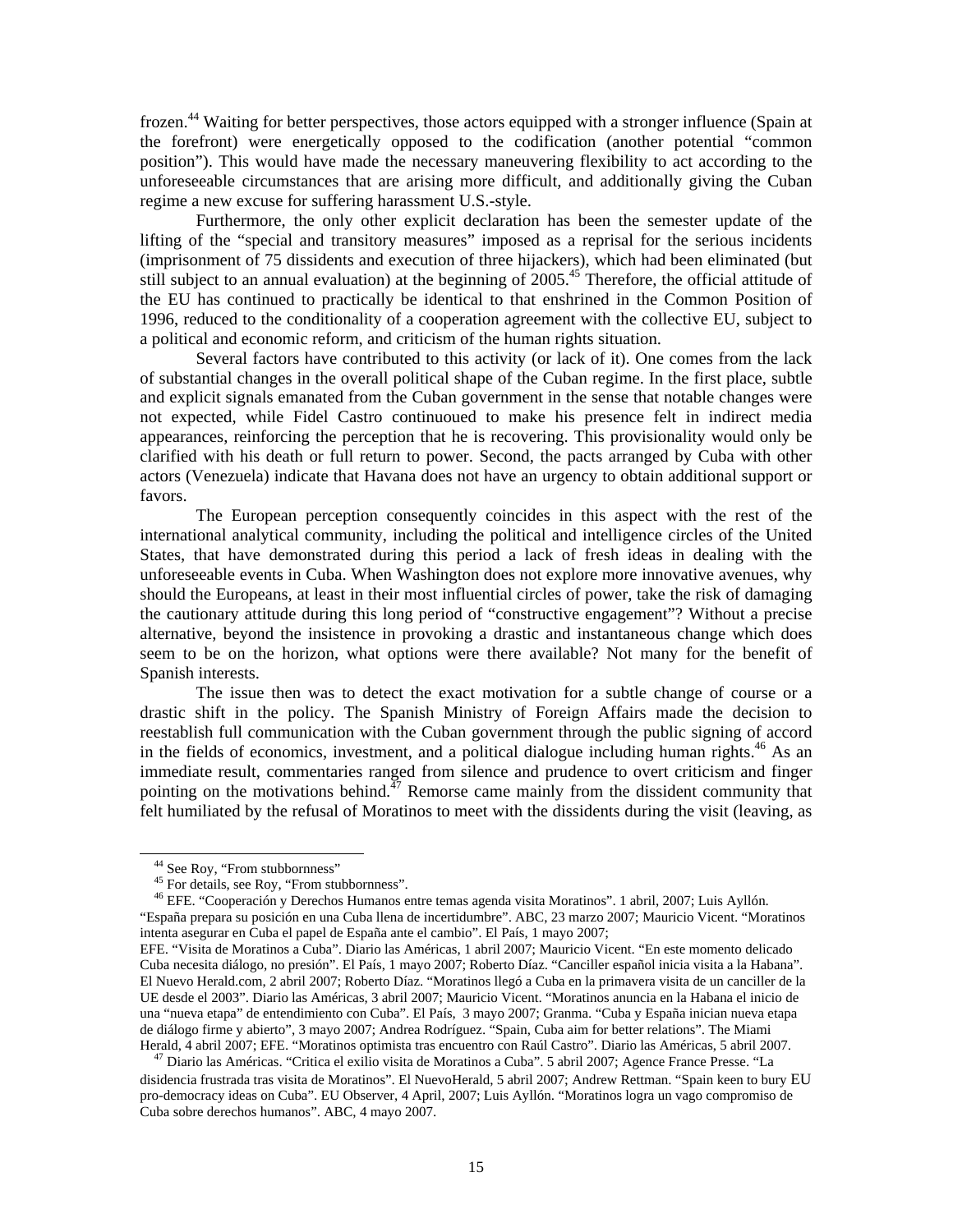an alternative, the scheduling of interviews with a lower level representation). <sup>48</sup> Voices in the exile sectors pointed out that the move had a predominantly economic explanation,  $49 -$  Spain was tending to its investments, seeking protection for current operations and expecting devolution or compensation for past terminated partnerships.<sup>50</sup> Significantly, the frustration over the visit of Moratinos and the lack of a scheduled interview with the dissident community prompted some of these groups to sign a commitment of unity, although they denied the link between the visit and their decision.<sup>51</sup> Subsequently, a timely conference was held in Berlin, under the sponsorship of the Konrad Adenauer Foundation and the International Committee for Democracy in Cuba, in which former Prime Minister Aznar sent a renewed critical view of the Spanish government's policy in Cuba. $52$ 

The Spanish move also gave a new base for the Spanish political opposition to attack the foreign policy of Premier Rodríguez Zapatero.<sup>53</sup> In addition, the measure generated protests from Spanish commentators usually situated on the moderate left, producing critical editorials from the normally favorable press, most especially the Madrid daily  $\mathrm{E}$ l País.<sup>54</sup> This influential newspaper awarded its Ortega y Gasset Prize to exile dissident Raúl Rivero, who was liberated in 2005 thanks to the role played by the Spanish government.<sup>55</sup> When the Popular Party presented a motion in Congress asking the Spanish government to demand from the Cuban authorities the release of 134 political prisoners,<sup>56</sup> the Spanish Minister of Foreign Affairs responded that the dialogue strategy will be the most effective and expressed commitment towards the dissidents.<sup>57</sup> Elena Valenciano, PSOE's secretary for International Relations insisted that the Spanish government has specifically mentioned what is expected from the Cuban authorities regarding the prisoners, reminding critics that in the past Spain did not have leverage and was unable to obtain results.<sup>58</sup>

Finally, it raised questions from the U.S. government,<sup>59</sup> alluding to a lack of consultation, $60$  to which the Spanish government responded tersely and with blunt statements.

48 EFE. "Embajada española lamenta ausencia de disidentes cubanos". Diario las Américas, 6 abril 2007; Agence France Presse. "La disidencia frustrada tras visita de Moratinos". El NuevoHerald.com, 5 abril 2007.

 $49$  The delay in Cuban payments for trade activities is notorious, with the result of frequent critical references in the Spanish press. An example: Luis Losada Pescador, "Fidel Castro no paga las facturas", Epoca, 8-12 abril 2007. For a summary of the figures of European Union-Cuba and Spain-Cuba trade, see graphs and tables #1, #2, and #3 in appendix.

50 Diario las Américas. "Critica el exilio visita de Moratinos a Cuba". 5 abril 2007. Andrés Reynaldo. "Mano a mano". El Nuevo Herald, 6 abril 2007; Pablo Alfonso. "España estrena en Cuba diplomacia del arrepentimiento". Diario las Américas, 4 abril 2007.

51 EFE, "La disidencia firma la declaración de unidad", El Nuevo Herald, 16 abril 2007; EFE, "EEUU pide que Moratinos diga por qué no se reunió", Diario las Américas, 15 abril 2007; AP, "Cuban dissident groups issue message of unity", The Miami Herald, April 18, 2007; EFE, "Organizaciones del exilio apoyan unidad de la disidencia interna de cuba", Diario las Américas, 18 abril 2007.

52 EFE, "Aznar y Havel apoyan cambio en Cuba", Diario las Américas, 25 abril 2007.

53 Antonio Rodríguez. "Aznar arremete contra la política hacia Cuba del gobierno español" Diario las Américas, 12 abril 2007; EFE, "PP: sólo se justifica si consigue liberación de presos políticos". Diario las Américas, 30 marzo 2007; Luis Ayllón. "España prepara su posición en una Cuba llena de incertidumbre". ABC, 23 marzo 2007.

54 El País. "Cuba prohibida". 11 abril 2007; Amaya López Núñez. "Un test para la política exterior". El País, 9 abril 2007; Maria Dolores Masana. "Los 24 de Cuba". El País, 12 abril 2007; Antonio Elorza, "España/Cuba: antidemocracia". El País, 14 abril 2007; Rosa Montero, "Victimas". El País, 10 abril 2007; Pilar Rahola. "Cuba, triste asignatura pendiente". El País, 6 mayo 2007.

55 AP, "Exile Cuban journalist honored", The Miami Herald, April 28, 2007.

<sup>&</sup>lt;sup>56</sup> The reason for this precise number is unknown, because reliable calculations raise the figure to over 270.

57 EFE, "PP español pide exigir a Cuba libertad de 134 presos políticos", Diario las Américas, 1 mayo 2007.

58 EFE, "Dirigente socialista dice Gobierno mantendrá el diálogo con los disidentes", 2 mayo 2007.

59 EFE, "Funcionaria de EEUU pide explicación a Moratinos" El Nuevo Herald, 17 abril 2007. EFE, "EEUU pide que Moratinos diga por qué no se reunió", Diario las Américas, 15 abril 2007.

60Antonio Caño, "Estados Unidos critica el viaje del ministro español a La Habana". El País, 14 abril 2007; Antonio Caño, "Estados Unidos critica el viaje del ministro español a La Habana". El País, 14 abril 2007; EFE, "Moratinos dice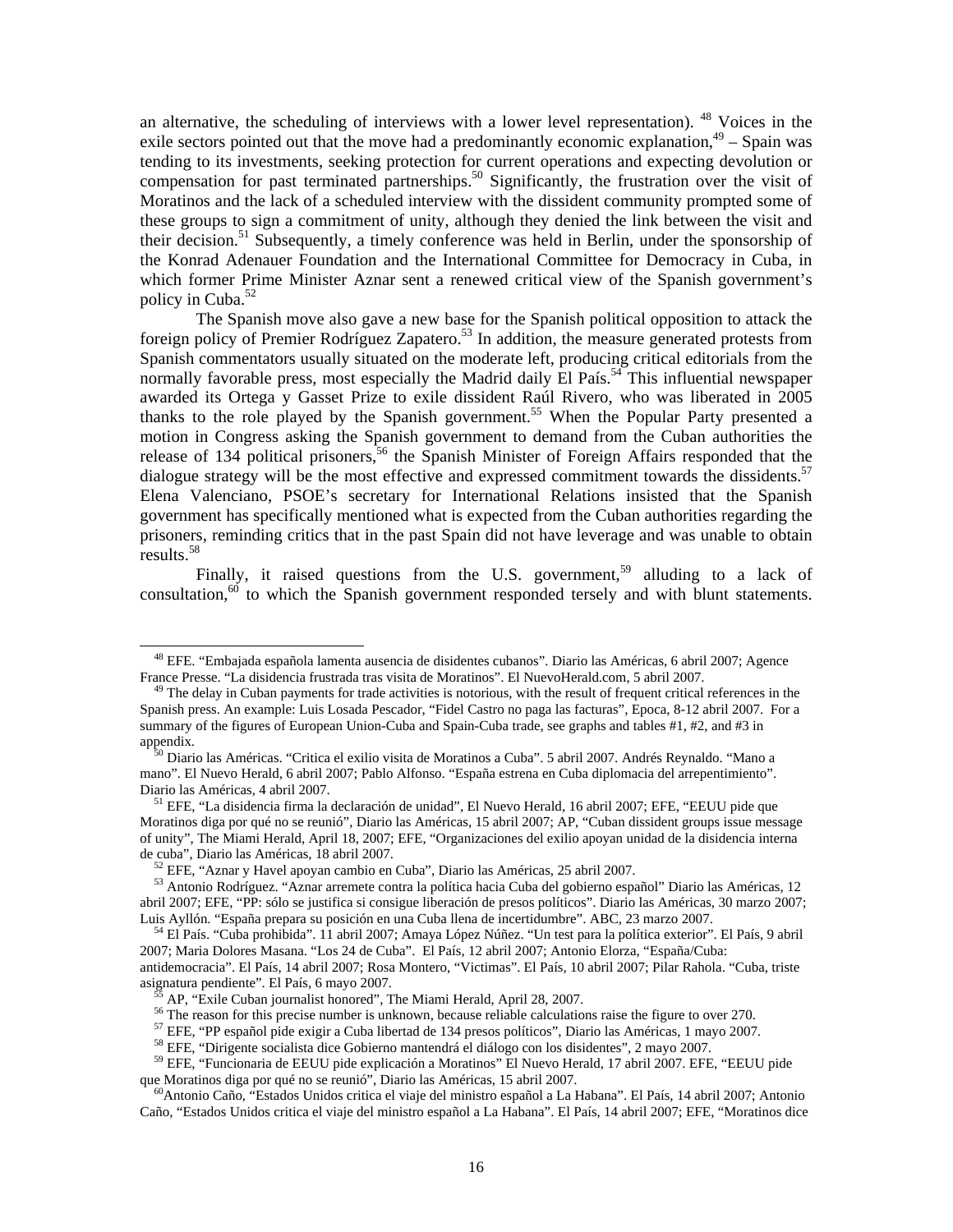Significantly, Spain's partners in the EU did not produce public announcements, while the Commission reaffirmed its commitment to keep the lines of communication open with Cuban authorities, even though Havana confirmed its rejection of collective cooperation.<sup>61</sup> The EU-U.S. summit held in Washington included a brief reference of support to the Cuban people and human rights. $62$ 

However, keener analysts reminded the drafters of simplistic explanations based solely on trade and investment arguments and that the Cuban operations are in fact of minor relative importance for the Spanish economy as a whole. There is also very little political return, in terms of a considerable shifting of vote towards the PSOE from the business sector of majority inclination for the PP. In spite of the public acrimony over the Cuban issue, its actual impact in the election results is insignificant. Indecisive voters (the ones tipping the scale) are motivated by unemployment, the cost of living and housing, education, immigration and ETA terrorism, not by attitudes towards Cuba. This sensible argument is mirrored by the fact that U.S. policy toward Cuba is not driven by the desire to recover property. <sup>63</sup> There must be a more credible motivation – the feeling that Spain was loosing ground in Cuba, where its presence has been felt for half of millennium. To maintain this existence in a scenario where the only change may come from within, the only alternative is to stay put, as the United States does with any other country, with the exception of Cuba.

So Spain was left with the unnerving prospect of subjecting its policy to a never-ending (in view of the standing impasse of the Cuban regime) annual review (it used to be on a semester basis before 2005) of the EU's Cuba-policy, with the Czech Republic and other governments, "cheered on by U.S.-supported groups operating in Europe, pressing for a common posture that would result in diplomacy similar to that practiced by the U.S. Interests Section in Havana." That is, "a diplomacy based on extensive contacts with dissidents and scarce contact with officials, academics, and others who are not formally part of the opposition." Rational logic then must consider that "given all that, it is little wonder that Madrid decided to set its own course and not to subordinate its diplomatic strategy to a EU-debate twice a year."64

Spain decided instead to lead the pack of those who, for lack of means or influence, consider that the best strategy is to exploit the holes and windows of opportunity that the Cuban system permits. The "bilateralization" method has prevailed over the precarious "multilaterality". For these reasons, the diverse lines of culture, development cooperation and the political dialogue with the governmental Cuba are to be seen as the columns that maintain the communication with the "civic society" of Cuba, if there is such an entity. This strategy will ultimately be endorsed, at least tacitly, by responsible partners and the claims made by other actors with no alternative arguments will fade away.

This attitude is not exempt of risks, because fast and tangible results are demanded. However, it has to be taken into account that Spanish and European expectations and strategy are geared towards the medium term future, when the peaceful and reconciliatory transition is produced. In order to contribute to this scenario, the Spanish analysis came to the conclusion that one has to be present directly on the scene.

An extreme realist view in EU and Spanish circles has evaluated this strategy as an apparent message of accepting to pay any price for maintaining an open communication line with the Cuban government. At the same time, this approach attempts to be present in wide sectors of the economy and culture (possible reopening of the Spanish cultural center, closed down by

que informó a EEUU de su viaje a Cuba 'antes, durante y después' "Diario las Américas", 19 abril 2007; A.M-F "Moratinos dice que no tiene por qué explicar a EE.UU. su viaje", ABC, 18 abril 2007.

61 Andreu Missé. "Bruselas afirma que la visita no contradice UE". El País, 3 mayo 2007.

62 Declaration, May 1, 2007. AFP, "Aluden a Cuba en cumbre EEUU y UE", El Nuevo Herald, 1 mayo 2007.

63 Phil Peters, "Eight months and counting", Cuba Policy Report, April 17, 2007.

64 Peters, ibid.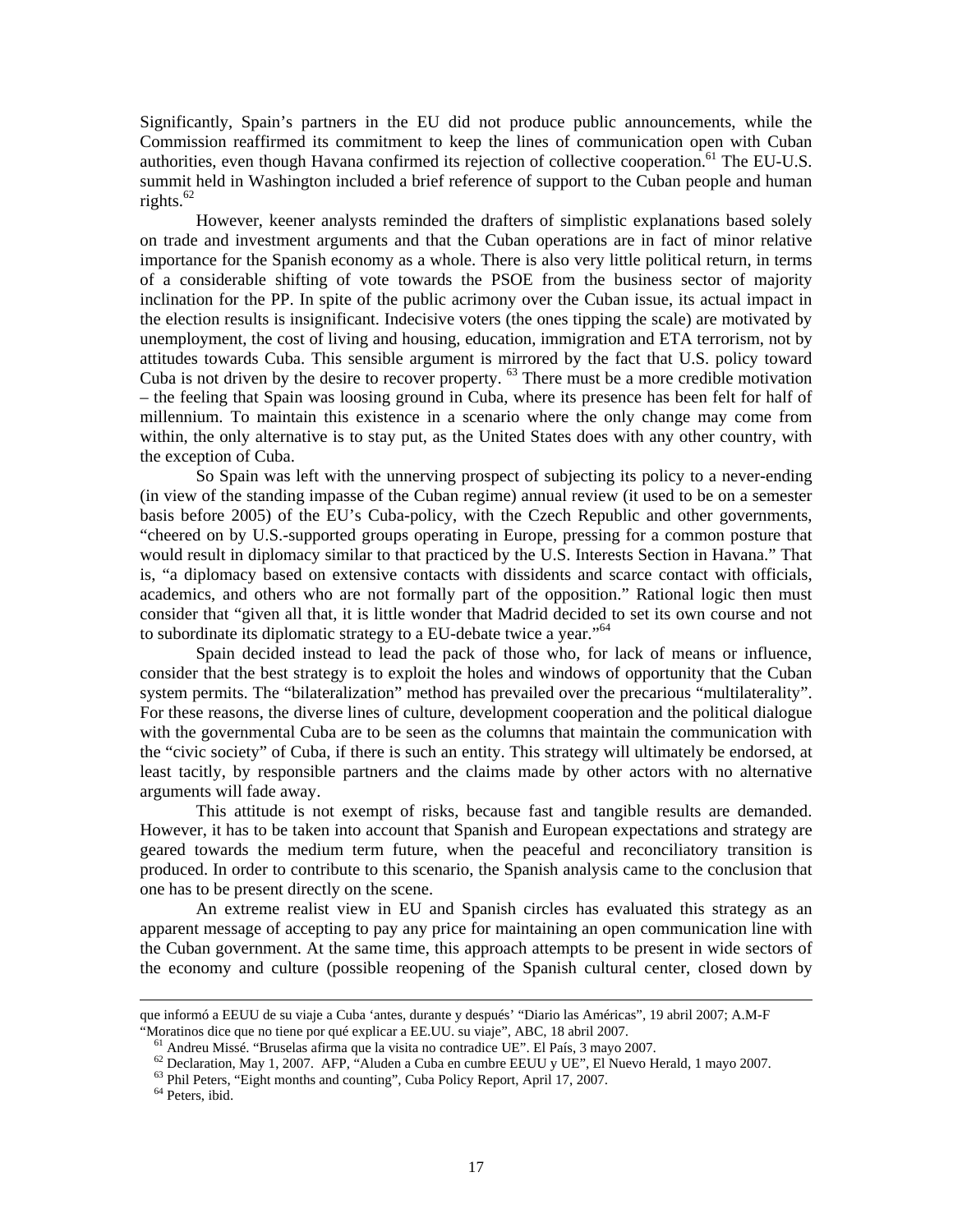Castro in 2003). Although this may not be that important, considering the low ranking enjoyed by Cuban issues in the EU institutions, some loss of confidence might be the result of the Spanish move in Havana. It is estimated that the final report card given by the rest of the Member States (especially the most critical and skeptic) will depend on how many dissidents imprisoned will be liberated in the coming months. In other words, Spain may have been placed in a dependency status –it is up to the Cuban regime to respond and evaluate how important is a new relationship before offering some concessions. In the metaphorical expression of EU insiders, the Spanish minister of Foreign Affairs took a direct dive in the Cuban swimming pool… that it was half empty. Then, the Cuban government may or may not provide the necessary water.<sup>65</sup>

Last, but not least, an additional factor must be considered in the context of the Spanish decision. Although Spanish officials would deny it, it is conceivable that the intelligence services of Spain –one of the best in Cuban affairs—, and private sources, such as medical services, must have known of the contradictions and high expectations regarding the apparent important improvement in Castro's health, as it was exposed in the last part of April 2007 when he appeared in the company of Chinese officials.<sup>66</sup> Speculation then centered on the resumption of some of his duties. This improvement in the capacity of Castro to keep a better control over the political machinery of Cuba might have dictated the logic of the Spanish move to deal with a prolonged transition or the absence of it.<sup>67</sup> U.S. sources remained skeptical.<sup>68</sup> However, the expectations raised by predictions (most especially by Bolivian President Evo Morales) that Castro would reappear in public and resume power on May 1 turned out to be disappointing. He did not attend the celebration at the Plaza de la Revolución, limiting his exposure to publishing one of his columns in Granma.<sup>69</sup> No reference was made to his health, declared a "state secret" by the government, since the announcement of his illness in August  $2006$ .<sup>70</sup> Castro's absence prompted comments regarding his weak condition, taken into account the importance of the occasion.<sup>71</sup>

Meanwhile, the balance of the mild economic reforms that were optimistically expected and apparently implemented by the temporary tenure of Raúl Castro were either not confirmed or the plans were eliminated.<sup>72</sup> In sum, the prospects of a continuation of the stalemate or a situation of "business as usual" made the alternative of not making any moves a dubious proposition.

### An expected new EU disappointment?

When the end of the first semester of the European Union calendar was approaching in June, a fraction of the EU establishment paid attention to a topic that comparatively could not compete with the daunting task faced by the German presidency for crafting a compromise to rescue the basics aspects of the failed constitutional treaty, Cuba has never been a major issue for the EU and has never crossed the border of creating notable difficulties with the exception of the polemic created by the passing and potential implementation of the Helms-Burton law in 1995. Nonetheless, as we have seen above, the evolution of the Cuban regime after the announcement of the Castro's illness has occupied the attention of major actors in the EU setting and has

65 EU sources.

66 Granma, "Reciben Fidel y Raúl a delegación china de alto nivel" 21 abril 2007.

67 EFE, "Preparan actos por el primero de Mayo", Diario las Américas, 29 abril 2007.

68 Pablo Bachelet, " U.S. doubts full recovery", The Miami Herald, April 25, 2007

<sup>&</sup>lt;sup>69</sup> "It is imperative to immediately have an energy revolution", Granma, 1 mayo 2007.

http://www.cuba.cu/gobierno/discursos/2007/ing/f010507i.html. Previous articles: "Respuesta brutal". Reflexiones del Comandante en Jefe, 10 de abril del 2007; "La internacionalización del genocidio", 3 de abril del 2007; "Condenados a muerte prematura por hambre y sed más de 3 mil millones de personas en el mundo." 28 de marzo del 2007.

 $^{70}$  EFE, "Raúl Castro, y no Fidel" preside las celebraciones", El País, 1 mayo 2007.

71 Mar Marín, EFE, "Castro ausente", Diario las Américas, 2 mayo 2007; Andrés Oppenheimer, "May Day absence means Castro may be more ill that we thought", The Miami Herald, May 2, 2007.

 $72$  Frances Robles, "Raúl's reforms put on hold", The Miami Herald, May 2, 2007.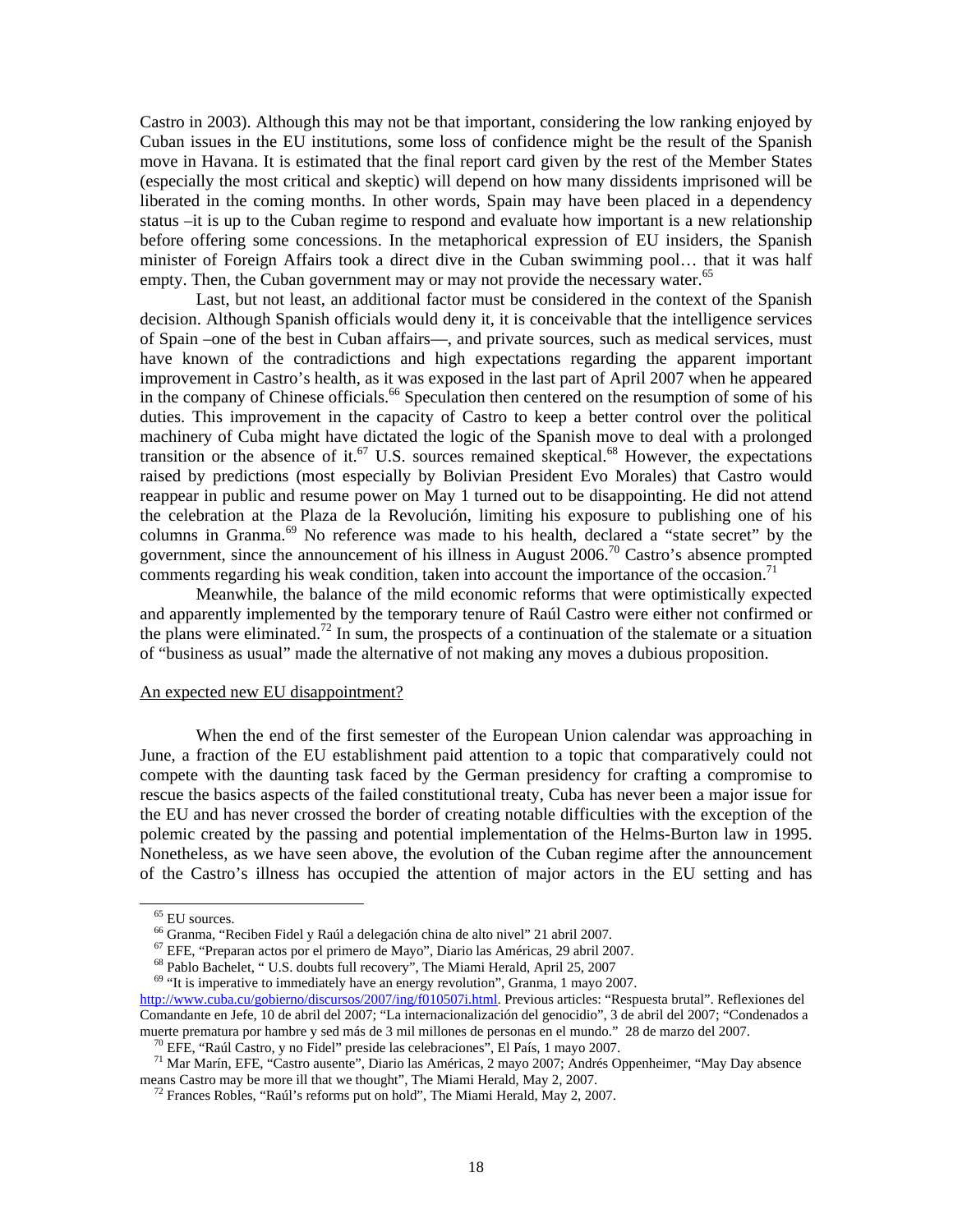generated considerable polemics. The pending business of the temporary measures taken against Cuba in 2003, provisionally lifted in 2005, and the standing validity of the Common Position approved in 1996, became the center pieces of the decisions to be made at the closing of the semester. Not to the full satisfaction of all parties involved, a new compromise was reached with the result of the expected continuation of a stalemate and ambiguity in the relations between the EU and Cuba.

First, expectations were high over the prospects of a permanent lifting of the measures approved in 2003, as retaliation for the serious incidents that took place in Cuba (imprisonment of 75 dissidents and the execution of three highjackers). Spain and other member states were pressuring for the permanent suspension on the grounds that were in fact not implemented and they had become a cause of irritation for the Cuban regime.<sup>73</sup> Opposing members and sectors of the dissident movement were advocating for the re-imposition of the measures.<sup>74</sup> The confrontation was also set in the context of the visit of U.S. Secretary of State Condoleezza Rice to Madrid, where she raised the U.S. opposition to the Spanish engagement in Cuba. Spanish authorities politely responded that Spain had the right to conduct its own foreign policy, especially with Cuba, and that the confrontation between the United States and Cuba was a thing of the past.<sup>75</sup>

Ultimately, the EU Council decided to uphold the suspension of the measures, without making any move towards their permanent dissolution. The compromise reached (thanks to an unprecedented deal made by the Spanish and the Czech governments, labeled by insiders as a lesson for future compromises) and included the avoidance of mentioning the said measures. This rather unexpected (in comparative historical terms) consensus between Madrid and Prague, considering the standing colliding arguments of both governments, was so strong that the document composed by the German presidency could at any time resist requests from delegations. Consequently, it was adopted without a change, since its main protagonists (Spain and the Czech Republic) warned that the slightest modification could run the risk of not producing any text. It should be noted that the EU Council context is very complex, with at least three distinct groups regarding their attitude towards Cuba: the hardliners, centered, and the moderates. The Czechs have been recently playing the role of "good cop", neutralizing the radical approach expressed by the Polish, with the results that Prague becomes an ally of Madrid. The Cuban representatives in Brussels know very well who their real enemies and "friends" are, and act accordingly, without making it clear in public declarations –the only official discourse is the script given by Havana. $^{76}$ 

Moreover, the thorny topic of the Common Position suffered same treatment. The document that was drafted included the customary serious demands made by the EU for Cuban political and economic reform, calling for the liberation of political prisoners.<sup>77</sup> In closing, the EU offered the Cuban government to send a special delegation to Brussels to discuss all matters of mutual concern.<sup>78</sup> At the same time, the Spanish government invited the Cuban dissident community resident in Madrid to a meeting for explaining the current policy.<sup>79</sup>

73 EFE, "Europa estudia elminar sanciones", El Nuevo Herald, 9 junio 2007.

74 EFE, "Piden a Europa que restablezca sanciones", El Nuevo Herald, 8 junio 2007.

75 Debate 21, "De la Vega dice que Estados Unidos tiene que comprender", 5 junio 2007.

76 From EU circles and EU member states sources.

<sup>&</sup>lt;sup>77</sup> Council of the European Union, EU Policy on Cuba, 15 June 2007. See text in Appendix  $#4$ .

78 EFE, "UE mantendrá su actual política hacia Cuba", 14 junio 2007; Beatriz Navarro, "La UE tiende la mano a la Cuba de Fidel Castro", La Vanguardia, 19 junio 2007; Luis Ayllón, "España da un año de plazo a Cuba para que responda a la política de diálogo, ABC, 17 junio 2007; AP, "Europa invita a Cuba", 16 junio 2007; Ricardo Martínez de Rituerto, "la UE invita a Cuba a discusiones políticas y sobre derechos humanos", El País, 15 junio 2007; Pablo Bachelet, "European sanctions against Cuba upheld", The Miami Herald, June 15, 2007.

79 EFE, La Vanguardia, "Exteriores convoca a la disidencia cxubana", 17 junio 2007.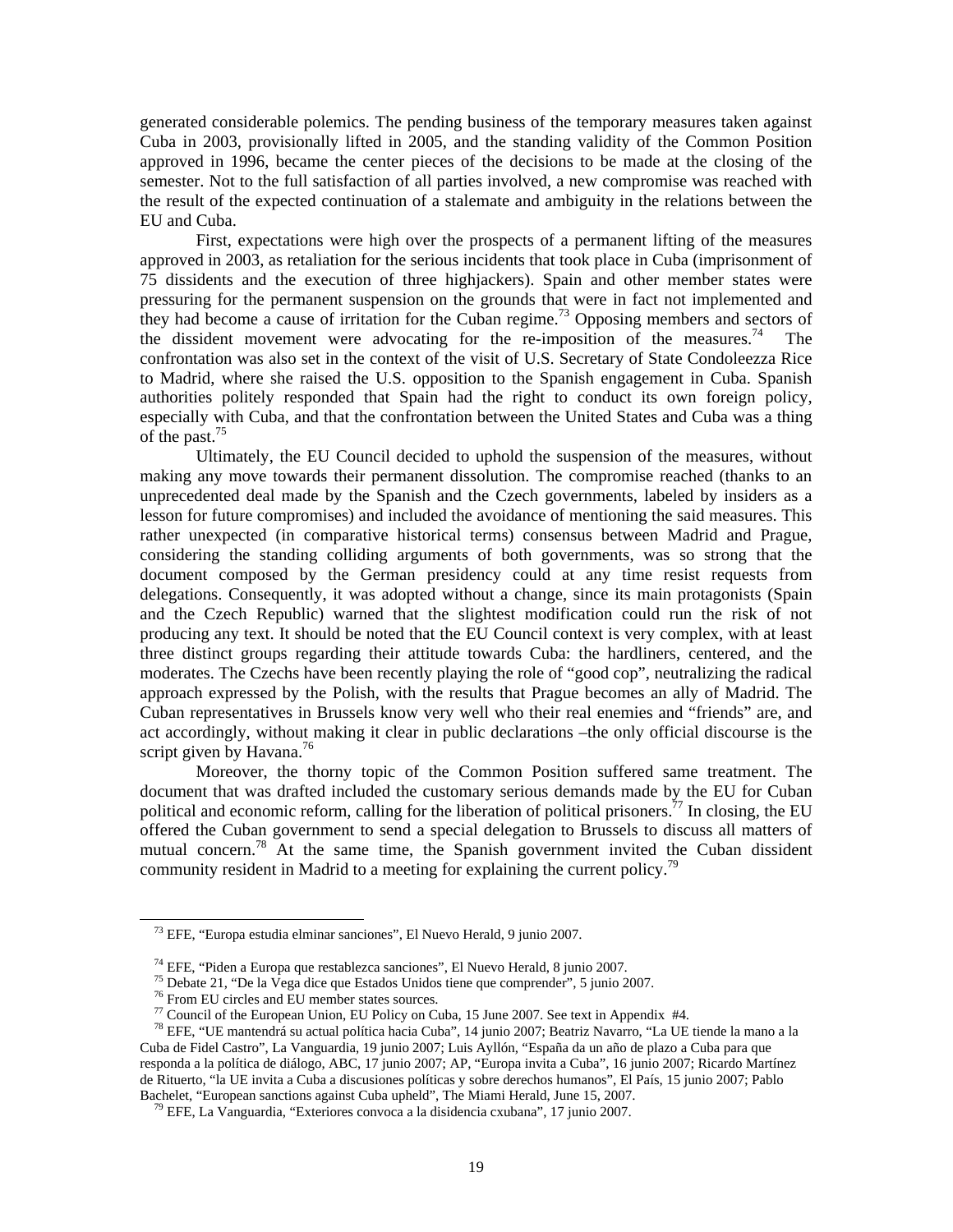The complex background of the deal included the difficult consensus to avoid any reference to a re-evaluation of the controversial Common Position set in 1996. However, it had to include a call for the Cuban government to release unconditionally all political prisoners, an offer of support to the Cuban civil society towards peaceful change, and finally the invitation to Cuba to send a high-level delegation to Brussels to resume a comprehensive dialogue, including the conflictive topic of human rights. Nonetheless, important disagreements over the policy towards Cuba persist regarding the measures taken in 2003. Despite intensive discussions, it was possible to reach an agreement on the state of the pending 17th re-evaluation of the Common Position, with a possible lifting of said measures. There was also no agreement on including an explicit reference to the continued suspension. By re-evaluating the Common Position without mentioning the measures meant, according to legal calculations, that they were enforced, something that a majority of states opposed. That is the reason why the text does not make any reference to a re-evaluation. It is a skilful way to circumvent troubles. The final consensus then implied that the Common Position is still valid, but that the conclusions are not to be viewed as a re-evaluation of the Common Position. The agreement also means that the 2003 measures remain suspended. In the event that the Cuban authorities do not accept the invitation to meet, the pending 17th re-evaluation of the Common Position will be executed in June 2008.<sup>80</sup>

Bearing in mind that member states would have certain difficulties in explaining this elaborate, cumbersome compromise, the EU officials advanced some points to be addressed with the media and other actors. To start with, government officers are advised to take into account that the consensus was a successful serious initial agreement. The EU would strengthen its future position by showing a sign of unity (which would loose leverage by a display of in-fighting). A reopening of the complex text meant the risk of destroying the agreement. With the invitation of the EU to meet the Cuban government, the ball was in Cuba's court.<sup>81</sup>

Most media observers in Spain greeted the solution as the best among the possible outcomes, given the circumstances. $82$  In contrast, the compromise did not meet the expectations of the dissidents and sectors of the Cuban exile community. The Cuban government reaction was first a cool silence. It was followed by a declaration laced with animosity and visible irritation.<sup>83</sup> The crowning to this was in the form of a column published by Fidel Castro in his series of articles in the newspaper  $Gramma$ .<sup>84</sup> Harsh words were similar to the speech made in the  $50<sup>th</sup>$ anniversary of the attack to the Moncada Barracks in 2003, when Castro responded to the imposition of the restrictive measures. He then qualified what he called "sanctions" as "unenforceable and unsustainable". He labeled the Common Position a draft written by the State Department and the Czech policy as "U.S. peons". The conclusions of the EU Council were labeled as "calumnious" activity in the "internal affairs of Cuba". In sum, the EU is acting with a "persisting and humiliating subordination to the United States", as illustrated by "the EU questioning at the U.S.-EU summit". It is then "up to the EU to make corrections in its policy towards Cuba". He also regretted the naming of British former Prime Minister Tony Blair as representative for the Middle East peace process, and he pointed out the "demoralizing state of the EU" over the difficulties to agree on a "constitutional" treaty. Cuban diplomats offered to explain or "translate" these otherwise clear statements to EU officers, a move that was politely considered as useless. <sup>85</sup> The EU establishment knows very well that the apparently solid Cuban

80 From EU Council reports and documentation.

<sup>&</sup>lt;sup>81</sup> From EU reports and documents.

82 La Vanguardia, "Cuba, España y la UE", 21 junio 2007; El País, "Diálogo con Cuba", 19 junio 2007.

83 BBC Mundo, "Cuba: la oferta europea es insuficiente", 29 junio 2007; Mauricio Vicent, "Castro critica con dureza a la UE por su 'entreguismo' a EE.UU. en relación a Cuba", 26 junio 2007. See text of official reaction in Granma, June 27, 2007, transcribed in Appendix # 5...

84 Fidel Castro, "Reflexiones del Comandante en Jefe: una respuesta digna", 28 junio 2007. See text in English: http://www.granma.cu/ingles/2007/junio/juev28/an-honorable-response.html. Transcribed as Appendix #5.

<sup>85</sup> From EU sources.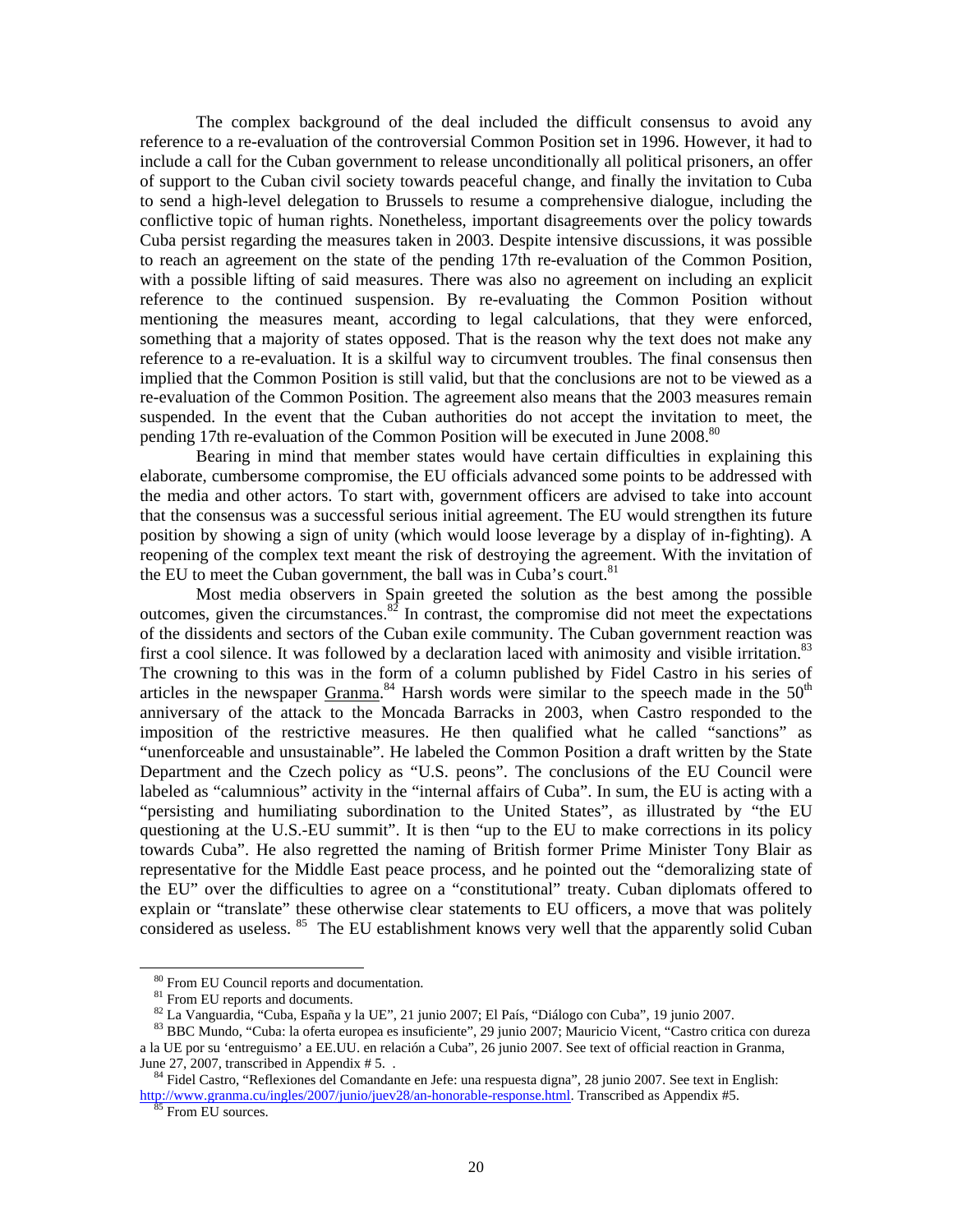front hides behind different levels of "hardness". The most moderate, predicted by Brussels (as well as Madrid and other European capitals) as reliable interlocutors in the transition, are not the most vocal now.86

As predicted by most keen observers, and sincerely expected in private by government officials and EU staff, the Cuban response sent back the situation to what it was when Spain made the bold move of an opening towards Havana. In addition, Cuba received a combination of good and bad news. On the one hand, the Cuban government was reprimanded by a resolution taken by the European Parliament, in a plenary session attended by only 73 of its 785 members.<sup>87</sup> On the other hand, the United Nations Human Rights Council decided to discontinue the position of the special rapporteur on Cuba, relieving the Cuban regime of the pressure for investigating abuses to its own citizens.<sup>88</sup> In spite of the expected triumphant interpretations in the Cuban press<sup>89</sup>, EU circles explained that the rapporteur position was discontinued as part of a political deal to obtain consensus. However, the potential of introducing single resolutions remains open, with the requirement of getting substantial support (at least 15 countries). There is also the possibility of reintroducing a new special rapporteur, an unlikely prospect in the case of Cuba. Nonetheless, Cuba hasn't avoided the monitoring per se. $90$ 

In view of this international background, the Spanish perception of Cuba's economy is that it has ostensibly deteriorated in recent months, raising serious concerns over the viability of the success of the Raúl Castro's government in providing the necessary resources and reforms to make the living conditions of ordinary Cubans more passable. The reality shows that most Cubans barely can cover their basic needs for a half-month in their current salaries. Tourism services converted sometime ago as a solution to fill the vacuum left by the disappearing of Soviet subsidies, have deteriorated in quality, causing a decrease in the number (16% less in 2006 over 2005) of visitors, with the result of a 50% occupancy in most urban facilities.<sup>91</sup> Fuel charges produced by the increase in world prices have augmented the cost of a trip to Cuba considerably, with the result that a number of Cuban citizens that survived with jobs related to tourism have seen this job opportunity disappear.<sup>92</sup> Cuba has a debt with Spain in the amount of  $\epsilon$ 1,703 million, or about 17.82% of the total external debt owed to Madrid. Unpaid loans and other obligations amount to  $\in$ 1,698.81, 51% of the total, a level that experts consider impossible to ever repay.<sup>93</sup> This financial panorama has changed the attitude of European investors and diplomats towards serious concern over the immediate prospects of Cuban society, without the implementation of some drastic changes by the government, a prospect that, a year after the temporary cession of power by Castro, has not been confirmed.

Finally, it is significant to note that the meaning of the EU Common Position of 1996 has been subtly changed and manipulated by a variety of actors. What originally was simply a set of conditions presented to Cuba for enjoying a cooperation agreement similar to the deals made with the rest of the Latin American countries, it has been "sold" by the Cuban exile community and the

<sup>&</sup>lt;sup>86</sup> From Spanish sources.

87 ABC. "La eurocámara vota hoy si endurece la postura de la UE con Cuba", 21 junio 2007; R.M. de R, "La Eurocámara supedita el diálogo con Cuba a los derechos humanos", El País, 22 junio 2007; Europa Press, "El PP califica de 'fracaso' del ejecutivo español la resolución emitida por el Parlamento Europeo sobre Cuba", 21 junio 2007.

<sup>88</sup> EFE, "Elena Valenciano cree que la decision de la ONU sobre Cuba es 'razonable' ", 20 junio; Prensa Latina, "Destaca cancillería cubana victoria en Consejo Derechos Humanos", 19 junio 2007.

89 See Prensa Latina, "Destaca cancillería cubana victoria en Consejo de Derechos Humanos", Granma, June 19, 2005.

<sup>&</sup>lt;sup>90</sup> From EU and member states sources.

 $91$  It is not surprising then that very attractive travel offers are inserted in major newspapers, advertising 9-day stays (including air fare) for less than  $\bigoplus$ , 400 in 4-5 star hotels in Havana and the Cuban keys.

 $^{92}$  Mauricio Vicent, " Cuba toca fondo", El País, 14 julio 2007.

<sup>93</sup> Source: Spain's Ministry of Economy and Finance. See alarming report in Luis Losada Pescador, "Fidel Castro no paga las facturas", Epoca, 6 abril 2007.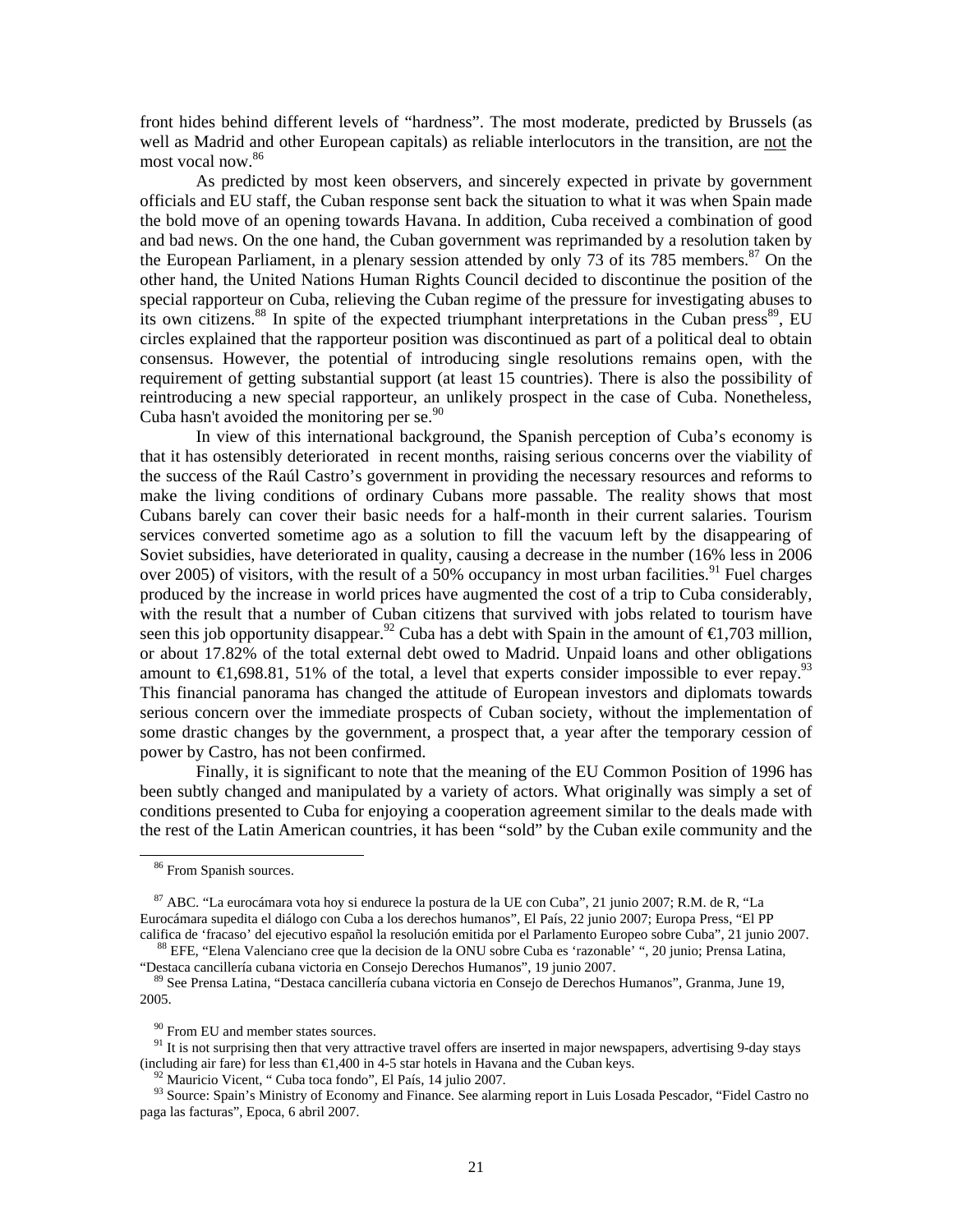U.S. government as "sanctions", an adjective that has been expanded to illustrate the measures taken in 2005. The Cuban government has gladly accepted the term and its spirit. In the background of the discussions over the decision to lift the measures, the Cuban government through its representatives in Brussels sent the unequivocal message indicating that there was no chance of an agreement unless the Common Position was lifted.<sup>94</sup> EU circles know very well that there is a double language – one destined to deal in private with the European power circles, and another used in public to responding to the orders made in Cuba.

Although it is a cumbersome dimension which is difficult to understand by outside observers, there is a sort of "procedural trap" as an obstacle for the lifting of the Position and the measures. On the one hand, it would actually be easier to eliminate the Position because, as a legal act, not all members of the Council have to say "yes". It is enough not to say "no". This is the special "unanimity" of legal acts as the Common Position in the EU, as a unique case of "constructive abstention" which makes it possible to reach difficult deals within the EU structure. In contrast, something the Cuban authorities apparently do not want to accept, is that the "measures" are a political act, decided by the Council as a temporary policy. As such, they can only be eliminated by consensus. In essence, all Member States have to respond with "yes". Ironically, while they remain "suspended", the measures are "permanently" dead, called "zombies" in EU corridors, and void of any impact.<sup>95</sup>

Besides, the measures are mild by any standards and testimonial in many aspects. For example, the custom to invite members of the opposition to national celebrations is ordinary in Europe. Consequently, the Cuban government should not make a big issue out of it. The ambiguity and the difficulty in profiling the actual level of official visits by EU Member States representatives is also a sign of weakness in the said measures. So, the high cost of the lack of communication generated by the Cuban government was not worth the trouble. This then explains the decision of Spain to lead a change in the approach (but not in the policy). <sup>96</sup>

In this respect, some analysts judge that the Cuban regime actually is not interested in the ending of the Common Position, a logic that parallels its attitude towards the U.S. embargo. As frequent declarations of Cuban officials including Fidel Castro have illustrated, the Position has been equated to the U.S. policy. The Cuban government then skillfully applies the same treatment to both, interpreting them as examples of economic and political imperialism, and blaming them for the economic shortcomings of the Cuban system. It needs to be stressed that, when dealing with this comparative dimension, that the EU Common Position does not plan to bring change to Cuba by coercive means (not even at the height of Aznar's influence), disproving Cuban claims. The question is for how long this nationalist approach will continue to be valid in dealing with the perception of Cuban citizens. That has been the main reason why Spain and other EU partners have been opposed to a strategy that is interpreted as the imposition of "sanctions".

#### **Conclusion**

 $\overline{a}$ 

In any event, at the end of the road, when the transition gets in motion, but not before, the moment of truth will have come to see what kind of new influence Spain and the EU partners who share the basic approach on Cuba, may have. Meanwhile, the rest of the EU (with the exception of possibly the standard protests from the hardliners) will probably show a "wait and see" attitude that has been the trend until now, responding to what kind of pragmatic priorities are contemplated. Neither Spain nor its EU opponents in the Cuban issue have the capacity to change

 $94$  From EU sources and European media in Brussels.

<sup>&</sup>lt;sup>95</sup> From EU legal services sources.

<sup>&</sup>lt;sup>96</sup> From Spanish government sources.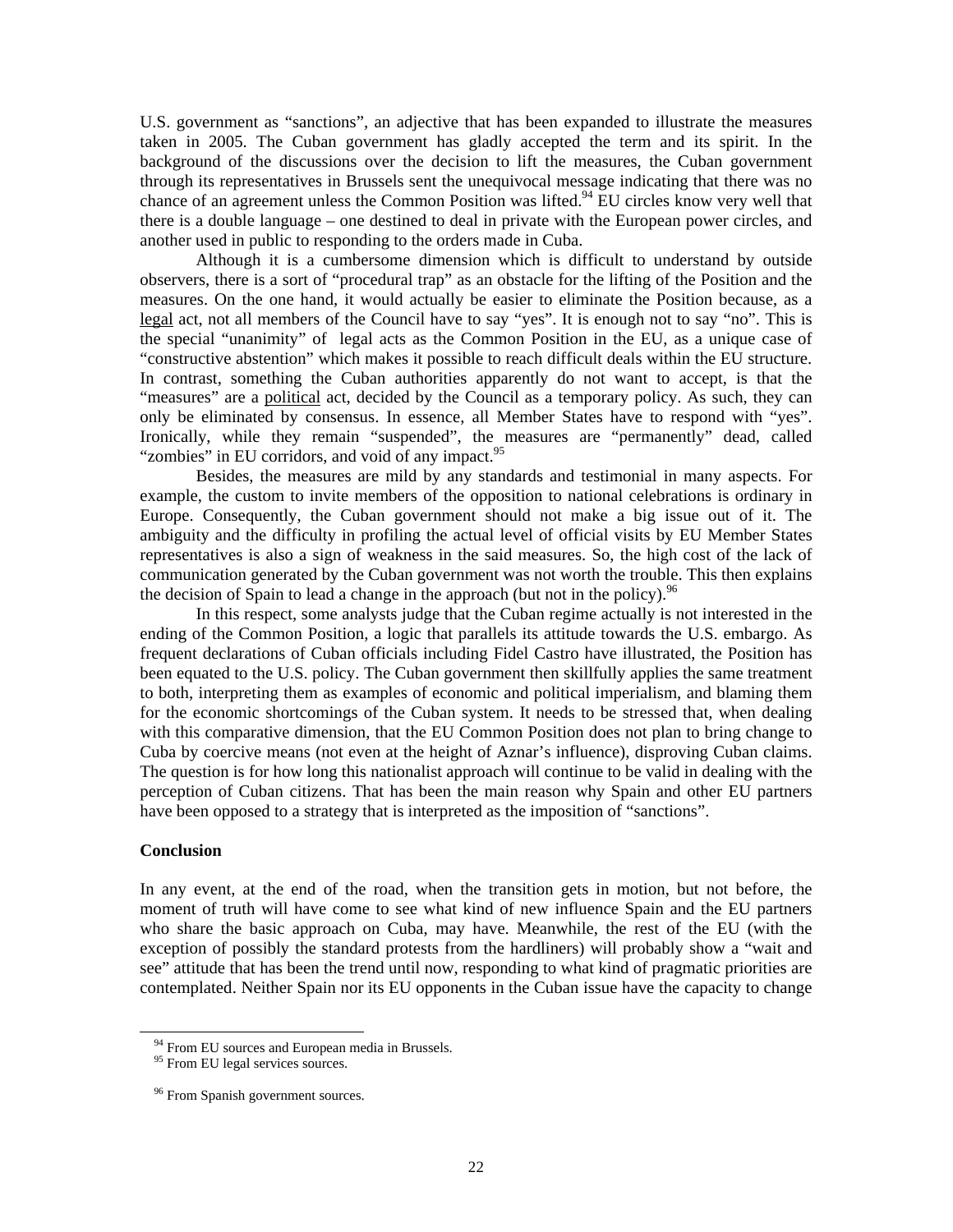drastically the current official position and the re-imposition of the temporary measures, unless Cuba makes a reckless move by expanding the arrest pattern.

So, unless the PSOE is defeated in the elections of 2008 and the PP retakes an aggressive policy towards Cuba and then redesigns the status quo in the EU setting, no further drastic changes are expected. But then Cuba might be immersed in the path towards a real transition - or it may not.97 Only then, provisional or final judgment on the EU and the Spanish policy of "constructive engagement"98 towards Cuba will be rendered and dutifully evaluated.

 $97$  For a review of the past of the Cuban regime and a speculation about its future, see: Jorge Domínguez, Cuba hoy: analizando su pasado, imaginando su futuro. (Madrid: Colibrí, 2006).

<sup>&</sup>lt;sup>98</sup> For a comparative, comprehensive review of this approach to deal with difficult regimes, see: Miroslaw Nincic, "The logic of Positive Engagement: Dealing with Renegade Regimes", International Studies Perspectives, 2006, 7, 321-341.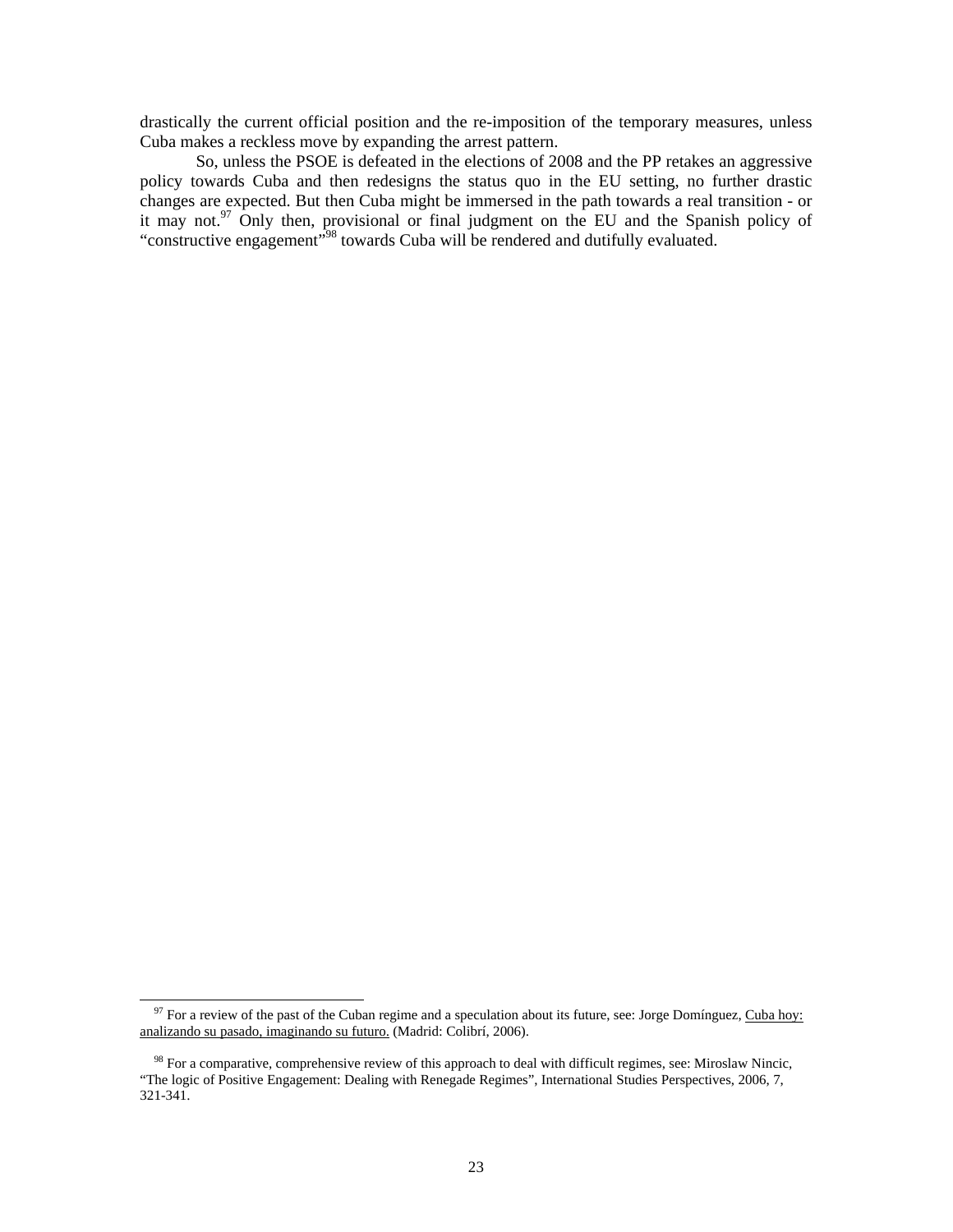# **Appendixes**

# **Appendix #1.**



# **European Union-Cuba Trade (1995-2006)**

Source: Own elaboration from Eurostat data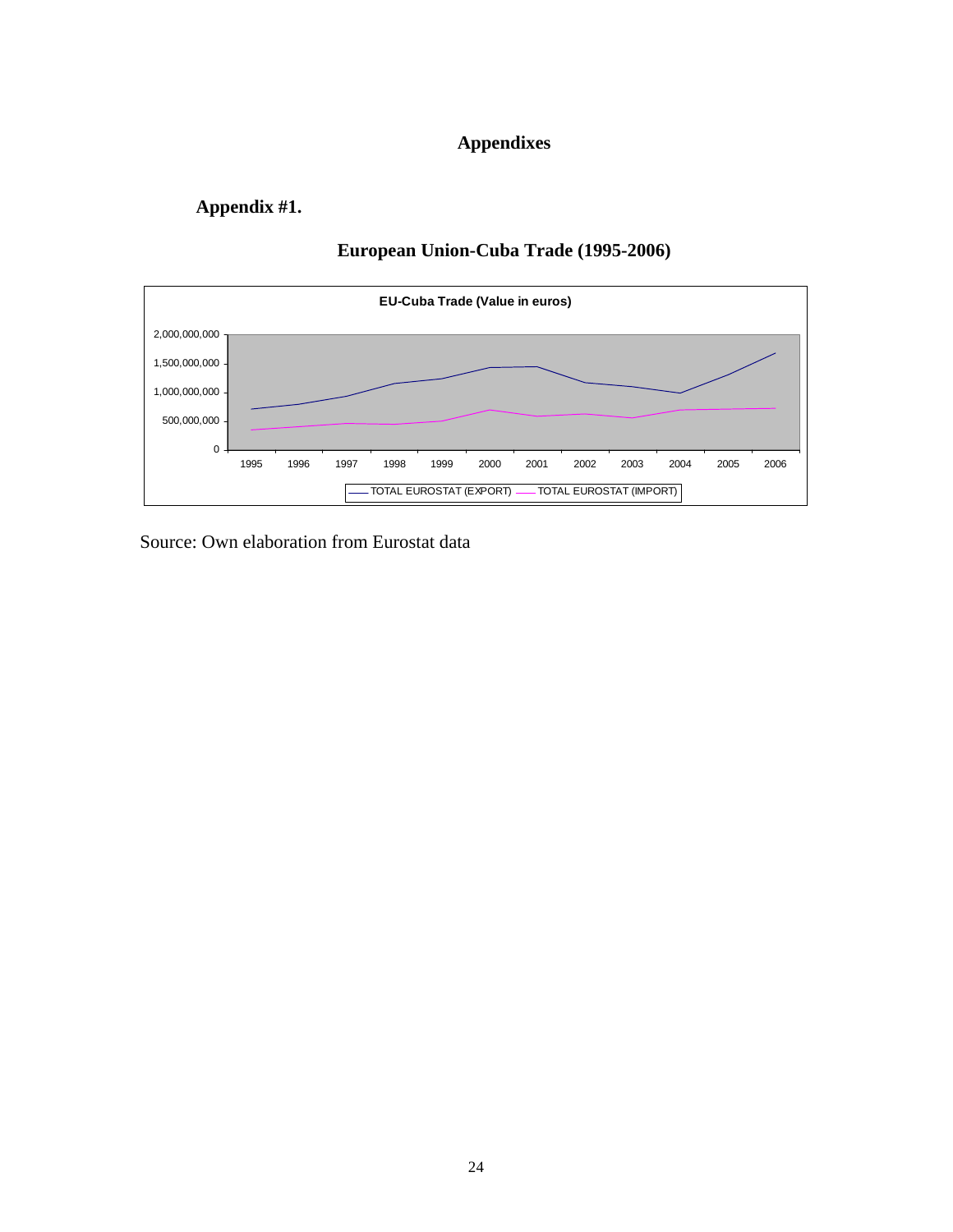# **Appendix #2**

# **Spain-Cuba Trade (1995-2006). Figures**

|      | <b>Exports</b> | Import      |
|------|----------------|-------------|
| 1995 | 317,724,383    | 67,511,486  |
| 1996 | 364,998,347    | 94,159,783  |
| 1997 | 418,209,241    | 103,576,059 |
| 1998 | 495,528,033    | 119,177,900 |
| 1999 | 554,974,011    | 118,417,648 |
| 2000 | 629,251,920    | 143,079,580 |
| 2001 | 623,743,110    | 133,169,364 |
| 2002 | 475,385,689    | 160,250,588 |
| 2003 | 453,903,022    | 127,057,815 |
| 2004 | 430,297,599    | 124,486,237 |
| 2005 | 485,959,609    | 131,737,788 |
| 2006 | 617,273,695    | 132,636,360 |



Source: Own elaboration, from EU data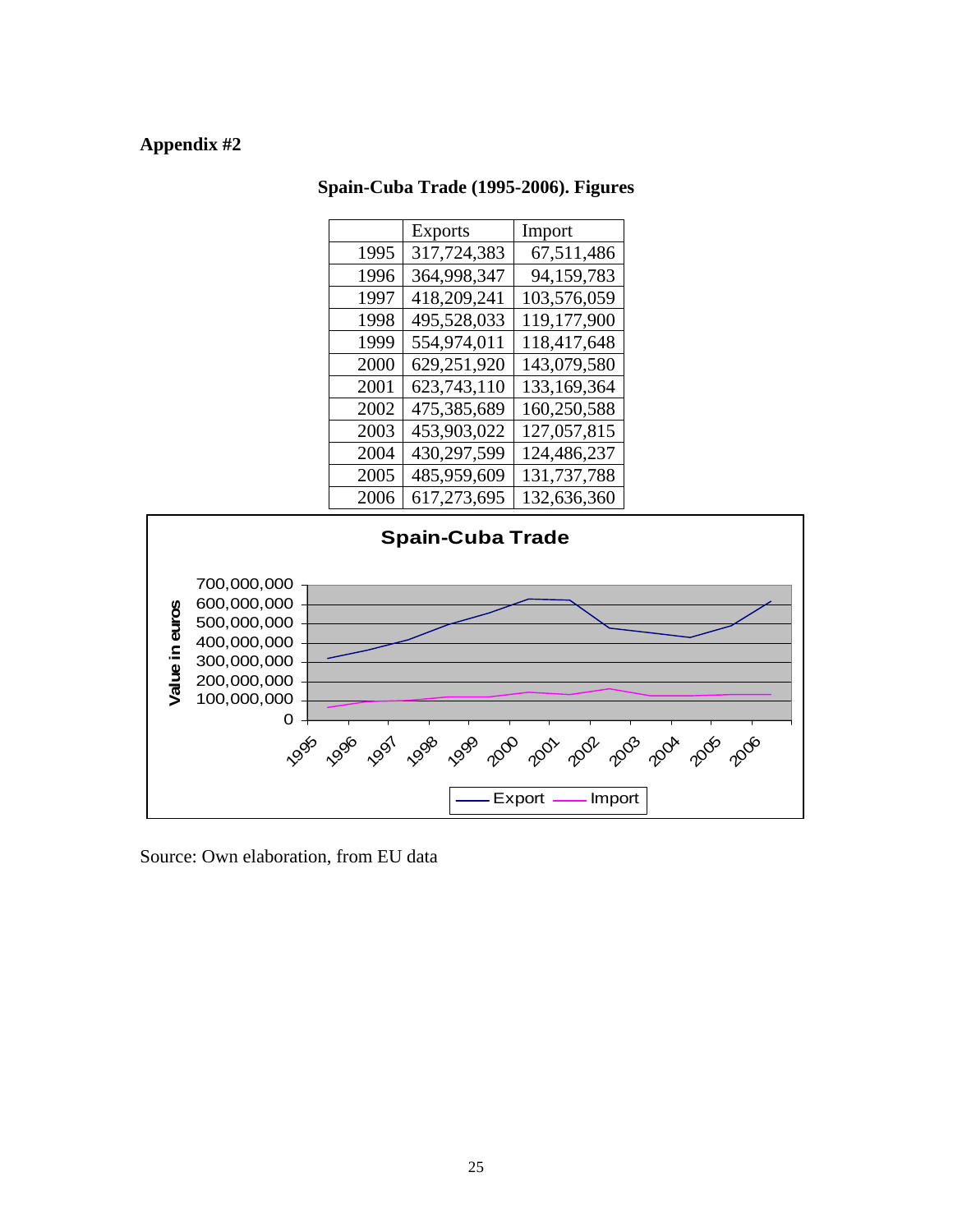# **Appendix #3.**

# **Cuba external debt.**

| <b>Creditors (by</b>     | Debts (in            |
|--------------------------|----------------------|
| country)                 | <b>U.S. dollars)</b> |
| Venezuela (in bn)        | 5,970                |
| Japan (in bn)            | 2,229                |
| Spain (in bn)            | 1,974                |
| Argentina (in bn)        | 1,967                |
| China (in bn)            | 1,770                |
| France (in bn)           | 1,468                |
| Russia (post             |                      |
| Soviet)                  | 819                  |
| UK                       | 388                  |
| Italy                    | 384                  |
| Germany                  | 351                  |
| Mexico                   | 325                  |
| C. Republic              | 265                  |
| Iran                     | 256                  |
| Netherlands              | 232                  |
| Belgium                  | 225                  |
| Panama (Colon            |                      |
| Free Zone)               | 200                  |
| Canada                   | 99                   |
| Vietnam                  | 98                   |
| Austria                  | 59                   |
| <b>Brazil</b>            | 40                   |
| Trinidad $\overline{\&}$ |                      |
| Tobago                   | 30                   |
| Uruguay                  | 30                   |
| Sweden                   | 16                   |
| Portugal                 | 5                    |
| Switzerland              | $\mathbf{1}$         |
| Undisclosed              |                      |
| Foreign                  |                      |
| Financing                | 752                  |
| <b>TOTAL</b> (in         |                      |
| billions)                | 19,953               |

Sources: EU, U.S. and Cuban government sources.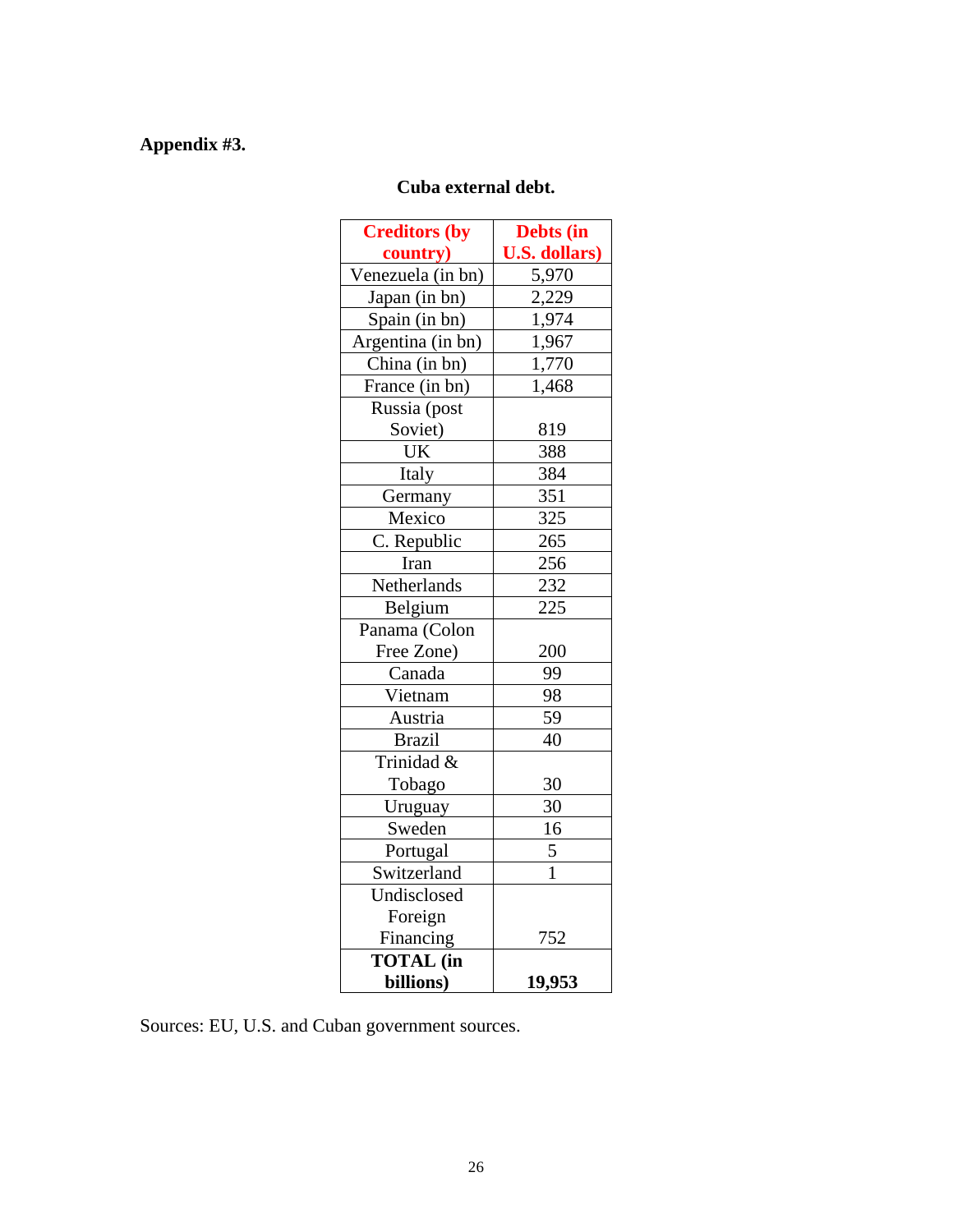# **Appendix #4.**

# **EU POLICY ON CUBA**

# **Council conclusions**

# **14 June 2007**

1. Although the political, economic and social system in Cuba remains essentially unchanged, the Council has registered the first temporary transfer of power in 48 years from Fidel Castro to a collective leadership led by his brother Raúl Castro which constitutes a new situation.

The Council urges the Cuban Government to undertake the necessary political and economic reforms for improving the daily life of the Cuban people.

2. The EU is following political developments in Cuba, including the human rights situation, very closely. The Council deplores that the human rights situation has not fundamentally changed, despite a decrease in the number of political prisoners and acts of harassment. The Cuban Government continues to deny its citizens internationally recognized civil, political and economic rights and freedoms. The EU once again urges the Cuban Government, also in Cuba's capacity as a member of the Human Rights Council, to release unconditionally all political prisoners, and reaffirms that this issue constitutes a key priority in its policy towards Cuba.

The EU also reiterates its call on the Cuban Government to grant freedom of information and expression and invites the Cuban Government to cooperate on this matter.

3. All those peacefully committed to freedom, democracy and respect for universal human rights may be assured of the solidarity and continued support of the EU. The EU will continue to pursue its dialogue with Cuba's civil society and to offer to all sectors of society practical support towards peaceful change in Cuba. In this context, the Council stresses the EU's worldwide policy of support to Human Rights Defenders according to the respective EU Guidelines.

4. The EU recognizes the right of the Cuban citizens to decide independently about their future and remains ready to contribute positively to the future development of all sectors of Cuban society, including through development cooperation instruments.

5. While equally maintaining its intensive dialogue with civil society and the peaceful opposition, the EU would be ready to resume a comprehensive and open political dialogue with the Cuban authorities on all topics of mutual interest. This dialogue should include the whole range of potential fields of co-operation, including in the political, human rights, economic, scientific and cultural spheres. It should take place on a reciprocal and non-discriminatory basis. In the context of this dialogue, the EU will outline to the Cuban Government its views on democracy, universal human rights and fundamental freedoms. For sounding out this, a Cuban delegation will be invited to Brussels.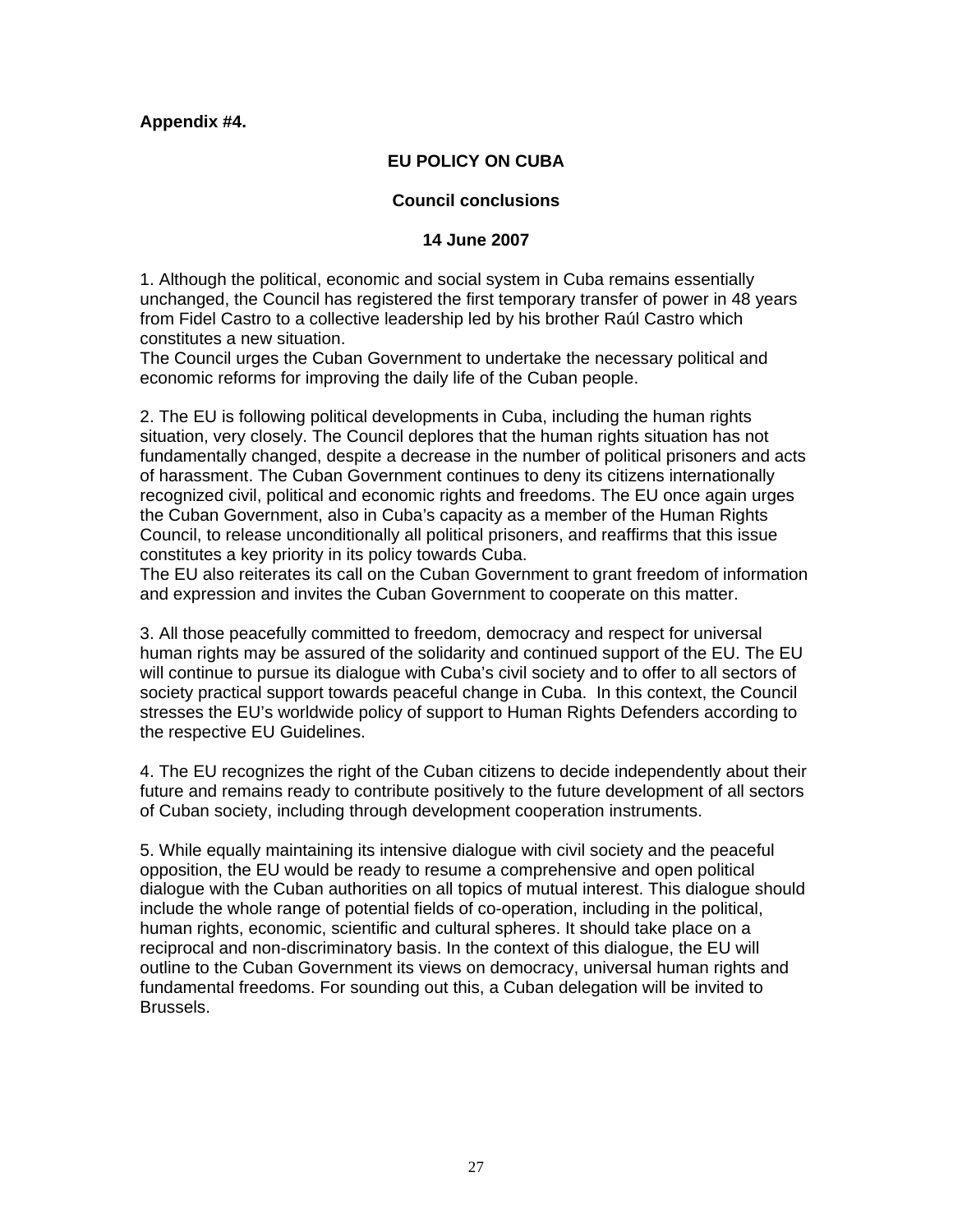# **Appendix #5**

**It is the European Union that must rectify errors committed against Cuba** 

# **• Statement from the Ministry of Foreign Affairs on conclusions reached by the European Union's External Relations Council regarding Cuba**

The European Union's Council of Foreign Ministers adopted several decisions on June 18 regarding Cuba.

A document published by the European Union (EU) titled "Conclusions on Cuba" contains a proposal for "comprehensive and open political dialogue with the Cuban authorities on all topics of mutual interest," which the Cuban Foreign Minister has noted, considering it a much-needed rectification.

However, the abovementioned document does not refer to the so-called sanctions that the EU attempted to impose on Cuba, unjustly and rashly, in 2003 and which for two years, out of arrogance, it maintains as "suspended" only.

With Cuba, the only dialogue possible is one between sovereign and equal parties, without any conditions or pending threats. If the EU wants a dialogue with Cuba, it must completely eliminate those sanctions, which have been inapplicable and unsustainable.

The "Conclusions" also do not mention the so-called "Common Position" reached hastily by the financial ministers of the EU in 1996, under pressure by Aznar and based on a draft written in the U.S. State Department.

After so many errors and failures, the only obvious conclusion the EU should reach is that its so-called "Common Position" should disappear, because there neither was nor is any reason whatsoever for its existence, and because it is an obstacle to normal, mutually respectful relations of common interest with our country.

It should be acknowledged that a group of influential European nations has made efforts to change this ridiculous situation. Others, like the Czech Republic, have devoted themselves to being U.S. peons on the European map.

In addition, the "Council Conclusions" meddle, in a slanderous way, in strictly internal Cuban affairs; they issue judgments and announce interventionist and hypocritical actions that Cuba considers to be offensive and unacceptable and rejects energetically.

We do not recognize any moral authority whatsoever on the part of the European Union to judge or advise Cuba.

If, in alluding to President Fidel Castro's temporary delegation of duties to comrade Raúl Castro and calling it "a new situation," they are expressing the illusion that contradictions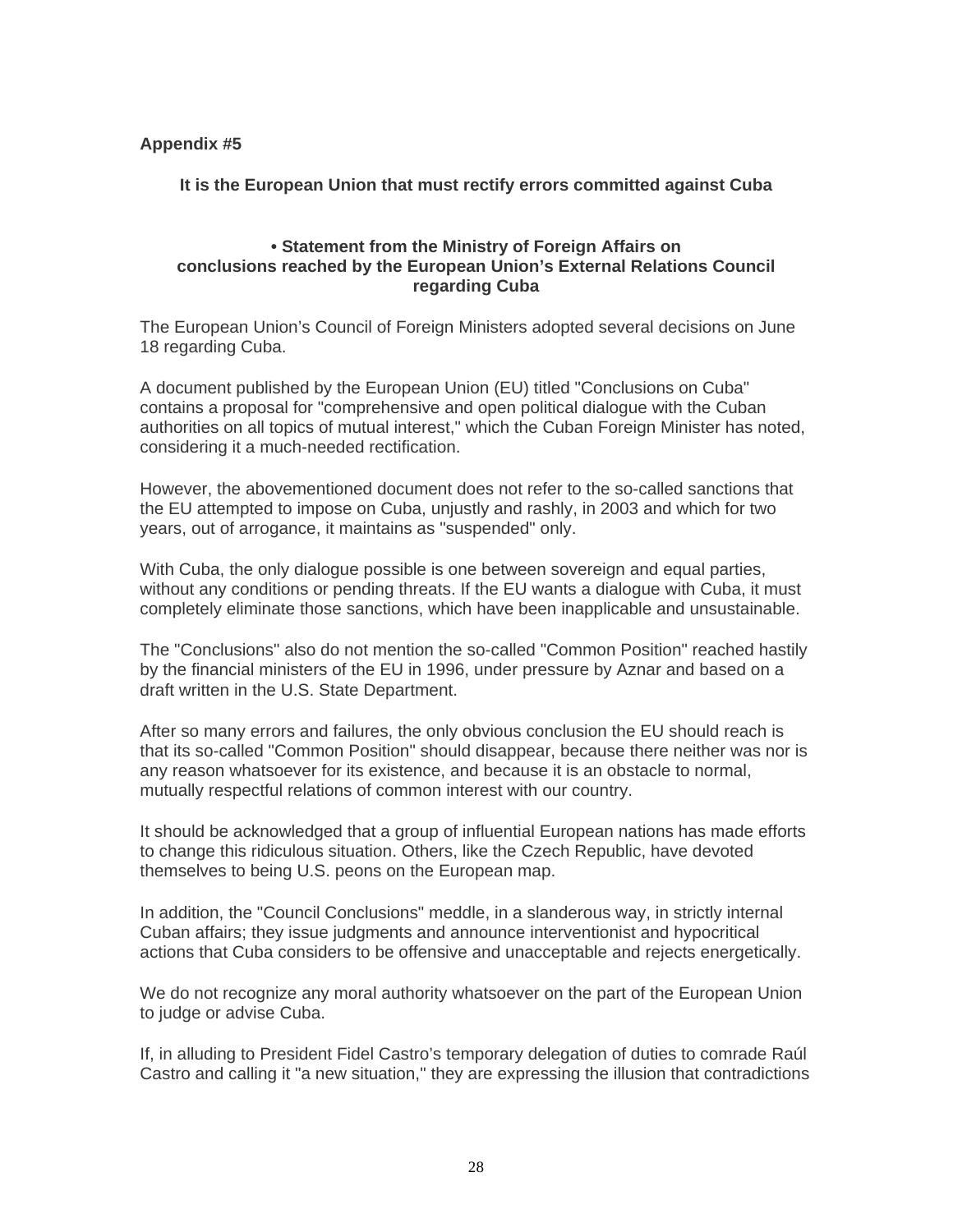or differences exist between the Revolution's leaders or that Cuba's revolutionaries are divided, they are wrong again. The Revolution is more solid and more united than ever.

Our country has risked its very existence; it has waged heroic resistance and has fought tirelessly for more than a century to defend its independence. Cuba is an independent and sovereign country, and the European Union is mistaken if it thinks that it can treat Cuba in any way other than as an equal.

The European Union has shown persistent and humiliating subordination to the United States, rendering it incapable of holding positions based on European interests and making it an accomplice — though it says otherwise — to the criminal and inhumane blockade imposed by that country on the Cuban people, something about which the "Conclusions" does not dare to say a single word. In a statement from the summit it held in April with the United States, the European Union bowed down, questioning Cuba and accepting a motion that gave legitimacy to the "Bush Plan." Its secret meetings with messengers from the empire are well-known, including with the illegitimate administrator appointed for Cuba by the United States, and its officials are often present in anti-Cuban events in Miami or held in Europe but budgeted in Washington.

The European Union is shamefully hypocritical when it unjustly addresses Cuba but remains silent about the torture carried out by the United States on its illegal naval base in Guantánamo, which usurps Cuban territory, and Abu Ghraib, which is even used against European citizens. It remains silent, with impunity, about the kidnappings of individuals by the U.S. special services in third countries, and it has provided its territory for collaborating with secret CIA flights and for sheltering illegal prisons. It has not said anything either about the dozens of people who have disappeared under those circumstances, nor about the hundreds of thousands of civilians murdered in Iraq.

It is the European Union that must rectify errors committed against Cuba. Every step in the right direction will be appropriately welcomed. But there is no hurry: we have all the time in the world.

# **Havana, June 22, 2007**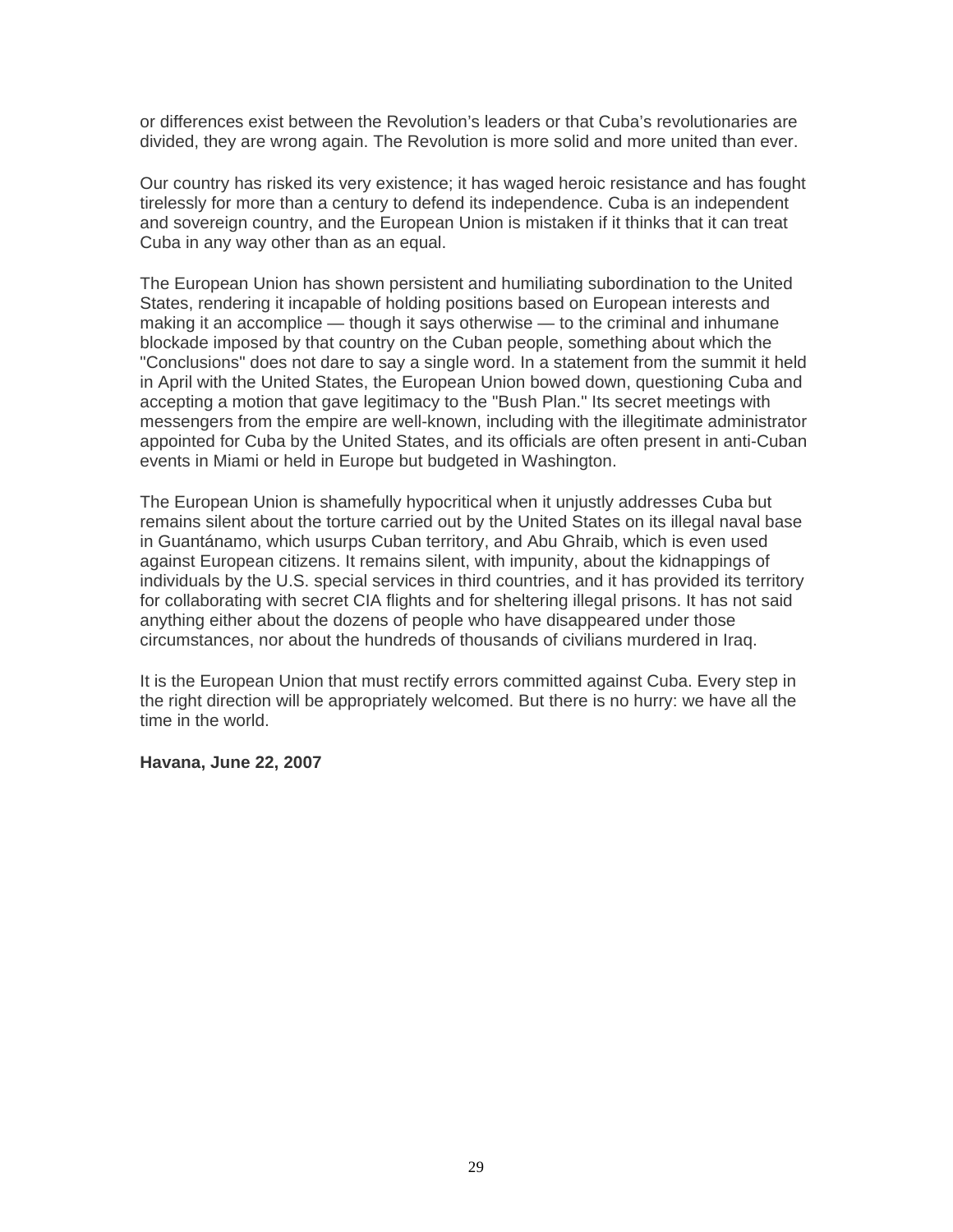# **Appendix #6**

# **Reflections of President Fidel Castro**

# **An honorable response**

EVENTS follow each other at an incredible pace. Sometimes, several occur simultaneously. Their inherent significance and usefulness as examples is what I wish to, or, better, feel compelled to comment on. I am not referring, today, to what occurred in Geneva, which is considered a well-deserved revolutionary victory for Third World nations. Rather, I shall refer to Cuba's response to the European Council on Foreign Relations, published last Friday, June 22, on Granma's front page.

The statement was a response worthy of our Revolution and its high political leadership. One by one, all points calling for an immediate response from Cuba were addressed and clarified. Allow me to enumerate and go over them again:

"A dialogue between sovereign and equal partners, devoid of any conditions or impending threats, is the only possible dialogue with Cuba. If the European Union wishes to engage in any form of dialogue with Cuba, it must definitively eliminate those sanctions, which have since proved impracticable and unsustainable".

"The 'Conclusions' also failed to mention the so-called 'Common Position', hastily agreed upon by EU Ministers of Finance in 1996 under pressures from Aznar and on the basis of a draft drawn up by the US State Department".

"After so many mistakes and failures, the only obvious conclusion that the European Union should fittingly draw is that the so-called 'Common Position' must disappear, since there were and there are no reasons whatsoever for its existence and because it hinders any normal, mutually respectful relationship of common interest with our country".

"A group of influential European nations have tried to change this ludicrous situation. Others, such as the Czech Republic, have confirmed to be American pawns on the European map. The 'Conclusions of the Council' slanderously meddle in matters that are of Cuba's strict concern, pass judgment and announce intrusive and hypocritical actions that Cuba regards as offensive and unacceptable and strongly repudiates".

"Cuba is an independent and sovereign country and the European Union is wrong if it believes it can treat it as anything other than an equal".

"The European Union has shown persistent and humiliating subordination to the United States, of a kind that renders it incapable of holding positions based on European interests and turns it into an accomplice, despite all talk to the contrary, to the criminal and inhuman blockade that the US imposes on the Cuban people, and about which the 'Conclusions' did not even dare say a single word".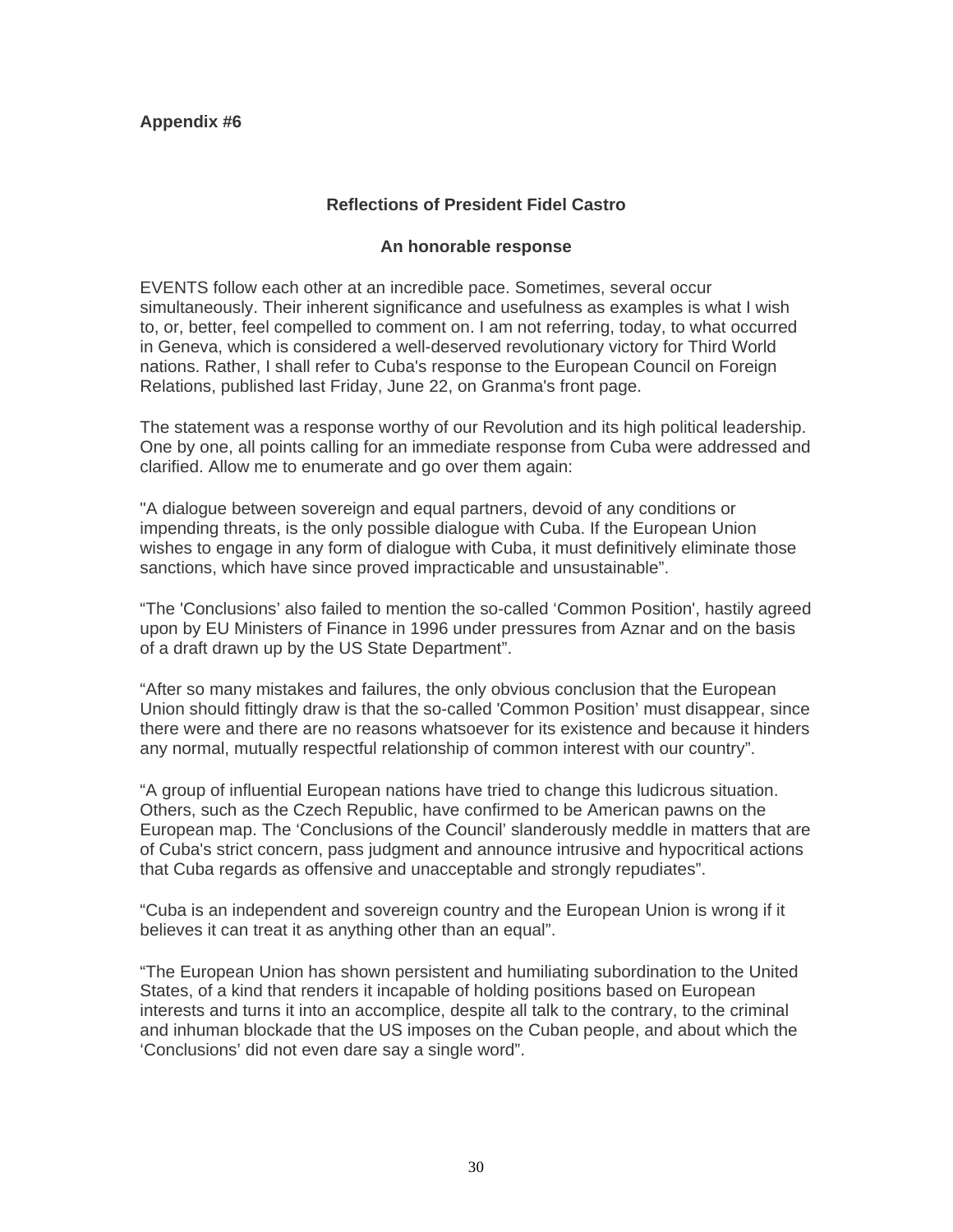"In the European Union Summit with the United States last April, it stooped to questioning Cuba and accepted a reference that acknowledges the legitimacy of the "Bush Plan." Known are its collusion with the Empire's envoys and even with the spurious inspector for Cuba appointed by the United States".

"The European Union is shamelessly hypocritical when it unjustly points its finger at Cuba while it remains silent about acts of US-coordinated torture at the illegal Guantánamo Naval Base, which encroaches upon Cuban territory, and at Abu Ghraib, where these are even administered to European citizens".

"It impudently remains silent about kidnappings by US Special Forces in third countries and has offered its territory to cooperate with the CIA's secret flights and to harbor illegal prisons. Nor has it said anything about the hundreds of persons who have disappeared as a result of these actions or about the hundreds of thousands of civilians murdered in Iraq".

"It is the European Union which must rectify the mistakes it has made with respect to Cuba".

At the risk of turning this into an extensive reflection, I wish to add a number of facts. The European Union has been led by Washington to a mighty cul-de-sac. The Cold War ended with the triumph of the real consumerism of developed capitalism, and the frantic impulse to consume that had been awakened in broad sectors of the populations of the socialist block and Soviet Union. They had lost the battle of ideas. The Russian people, the main moving force behind the October Revolution, were violently deprived of important commitments which encompassed agreements and guarantees for its security and sovereignty: Europe was stripped of over 400 SS-20 missiles, as NATO described them. These mobile missiles, fitted with three nuclear warheads each, were pointed to every corner in Europe where US military bases and NATO forces were located. In its triumphalist intoxication, the aggressive military alliance had taken under its wing many former socialist republics of Europe, a number of which, seeking economic benefits, have made the rest of Europe a hostage of their foreign policy, which unconditionally serves the strategic interests of the United States.

All European Union members have the right to veto a decision. This system is politically dysfunctional and curtails, in practice, the sovereignty of all members. The European Union is today in worse shape than the former socialist block ever was. The vain Tony Blair, manufacturer of sophisticated submarines and a friend of Bush, is already being announced as a potential future candidate to chair the European Union. The cables bring the news today that he was appointed special envoy for the Middle East, where he so amply contributed to that disastrous war unleashed by the United States.

In the energy sector, we see European governments beg for oil in the few regions in the world where the empire has not forcibly appropriated this resource, in much the same way it purchases, with worthless bills, any European company it pleases.

The euro, however, is a stable currency, much more than the dollar, which is constantly being devalued. Even though the dollar is defended by the holders of US bonds and bills, the empire faces the risk of an economic disaster of dramatic repercussions.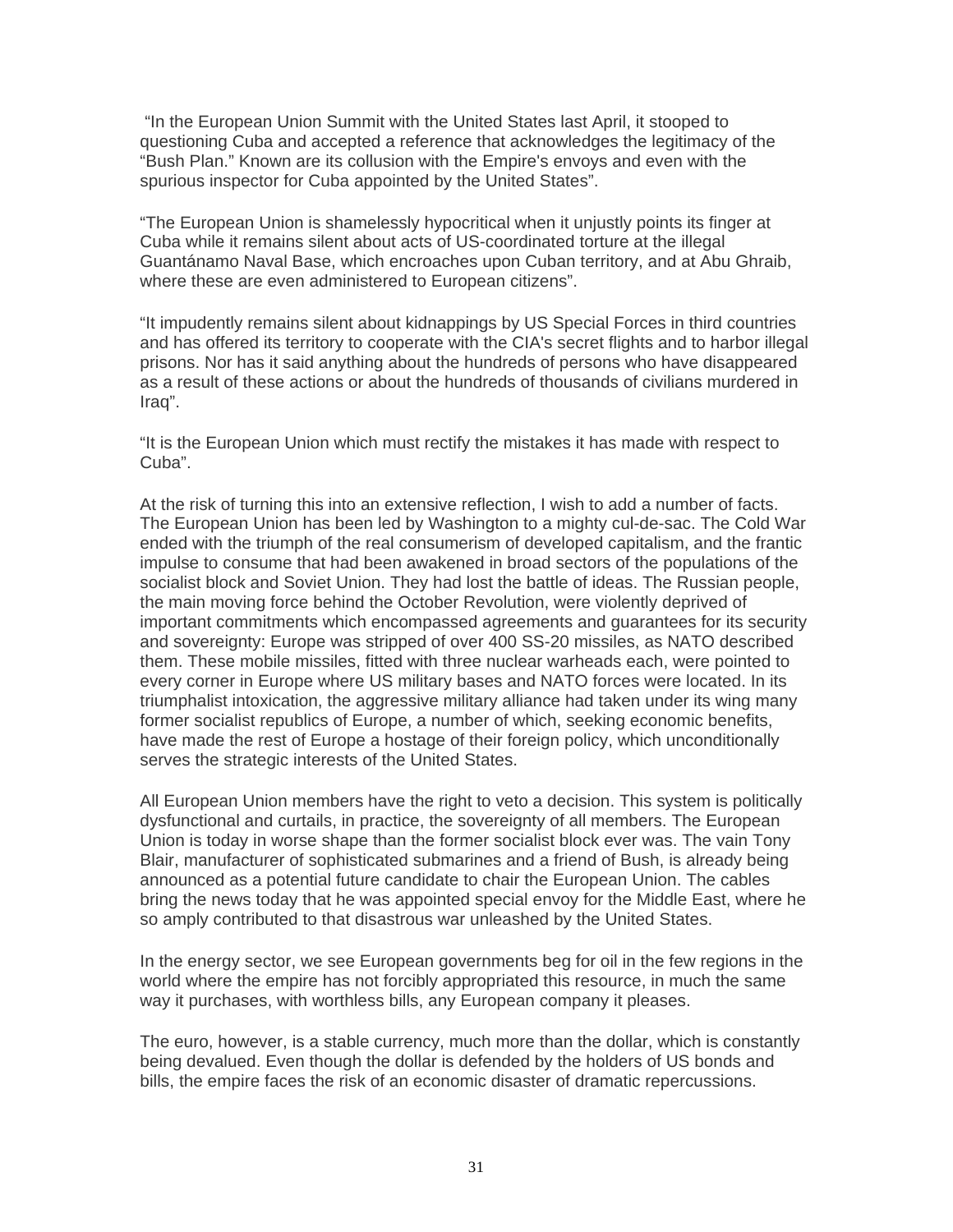Europe, on the other hand, would be one of the areas most severely affected by global warming. Its well-known and modern port facilities would end up underwater.

Today, it desperately proposes free trade agreements with Latin America which are worse than Washington's, in search of raw materials and bio-diesel. We are beginning to hear criticisms about this. But Europe's money is not in the hands of the Community, it belongs to transnational corporations which may relocate to countries where labor is cheap in search of profits.

Cuba's proud and honorable response has underscored the essentials.

Though every good strategy includes a good tactic, neither of the two are sound if arrogance and smugness are tolerated.

Europeans themselves will one day come to understand the absurd situation they were led to by imperialism and will realize that a Caribbean country pointed out some necessary truths for them. The wild horse of consumerism cannot continue to gallop madly ahead, for such a race is unsustainable.

The last European Union meeting held to address the future community treaty was further proof of the demoralization of Europe. Last Sunday, June 24, the AFP reported that Italian Prime Minister Romano Prodi expressed his "bitterness" over the Brussels summit, where he accused European Union leaders of staging the spectacle of an emotionless Europe, in an interview for La Repubblica newspaper.

"'As a European, allow me to be embittered for the spectacle I find myself in front of', Prodi, ex-chairman of the European Commission, said.

"'The doggedness of some governments to negate every emotional aspect of Europe has hurt me', he added, referring to Poland, the Czech Republic, the Netherlands and Great Britain.

"'And then these are the same governments that rebuke Europe for being far from citizens', he affirmed. "'But how can you involve citizens without involving their emotions? How can you give them pride to be European if the symbols of its pride [such as the flag and hymn] are negated?' he asked".

"Prodi lambasted [Tony Blair] for 'conducting a battle' against the EU Charter of Fundamental Rights".

 "He criticized Polish President Lech Kaczynski, who said he could not share his stances because Italy and Poland were 'very different nations'".

 "Prodi concluded by saying that 'never before had Eurosceptics expressed themselves so explicitly and programmatically' as in the last Summit".

At the last G-8 meeting, Bush had sent Europeans a chilly message.